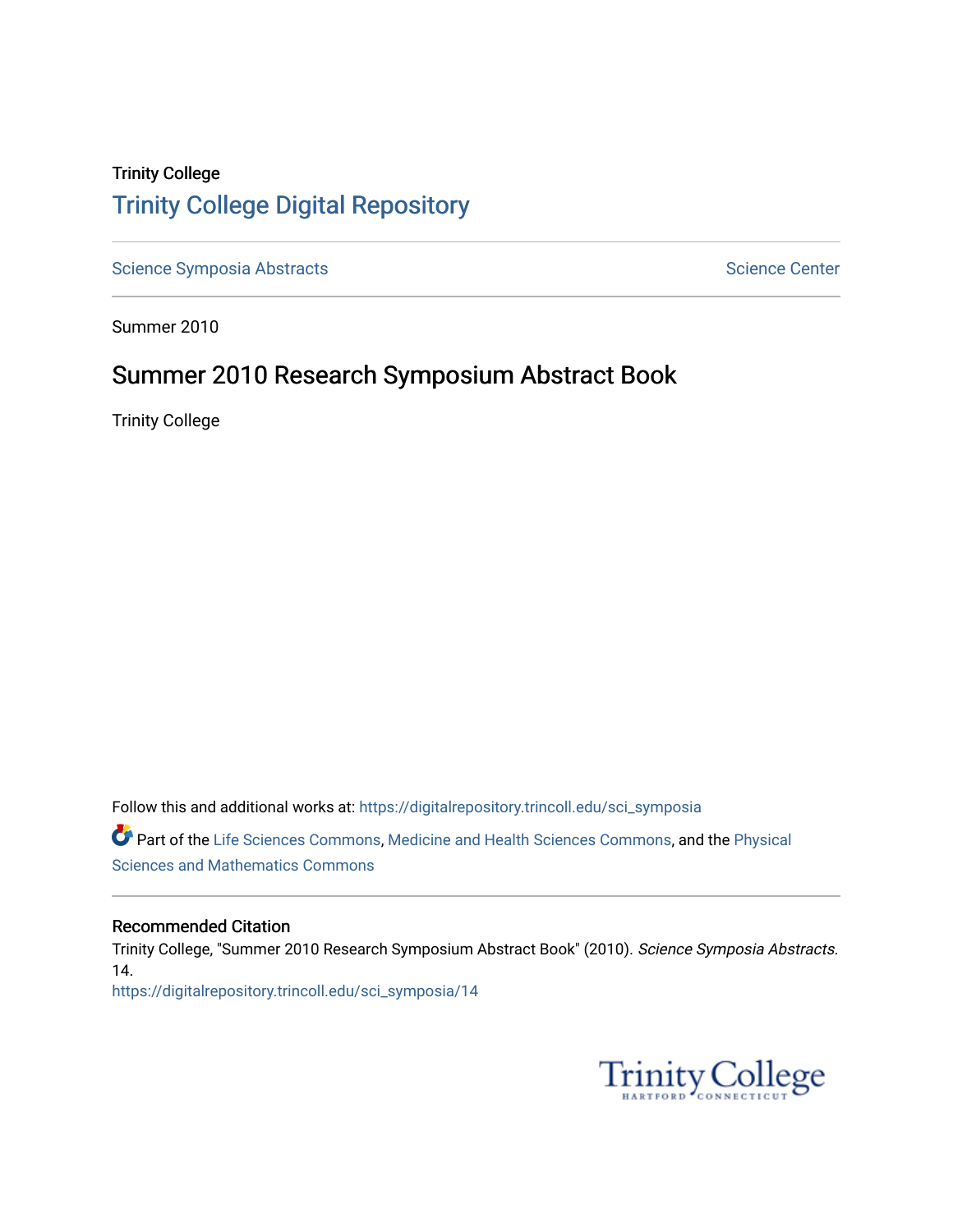# **SIXTH ANNUAL SUMMER RESEARCH SYMPOSIUM TRINITY COLLEGE**

# **TABLE OF CONTENTS**

**Poster # Title**

# **BIOLOGY**

- **1. EXAMINATION OF THE NORMAL FLORA OF THE UPPER RESPIRATORY TRACT USING TERMINAL RESTRICTION FRAGMENT POLYMORPHISM AND CAPILLARY ELECTROPHORESIS** Melissa Blake '11, Tiffany Damiani '12
- *2.* **THE EFFECT OF NOVEL AND STATIC SOCIAL STIMULATION ON BEHAVIOR AND BRAIN CELL ADDITION IN WEAKLY ELECTRIC FISH,**  *APTERNOTUS LEPTORHYNCHUS* Michael Chung '11
- **3. LEAD LEVELS IN HARTFORD'S RED-TAILED HAWKS** Gina Dinallo '12
- **4. INVESTIGATING THE MECHANISM OF NOTCH ACTIVATION AND THE ROLE OF ENDOCYTOSIS IN THE NOTCH PATHWAY OF** *D. MELANOGASTER* Lam Hoang '13, Ayiti-Carmel Maharaj-Best '13
- **5. A BIOSYNTHESIS EXPERIMENT TO DETERMINE THE ORIGIN OF THE NOVEL GERMACRENE SESQUITERPENE AND POLYPROPANOIDS IN THE DEFENSIVE SECRETIONS OF THE LADYBIRD BEETLE** *DELPHASTUS CATALINAE* Elle Lucadamo '12
- **6. ELUCIDATION OF THE RELATIONSHIP BETWEEN RAPAMYCIN INHIBITION OF OLIGODENDROCYTE DIFFERENTIATION AND PPAR EXPRESSION IN RAT CNS TISSUE** Nitin Sajankila '13, Caroline Reiss '12, Angela Colantonio '11
- **7. WILDLIFE VISITATION TO DIFFERENT TYPES OF RESIDENTIAL COMPOST PILES: A COMPARISON OF FALL-SEASON REPLICATES**  Katherine R. Sausen '11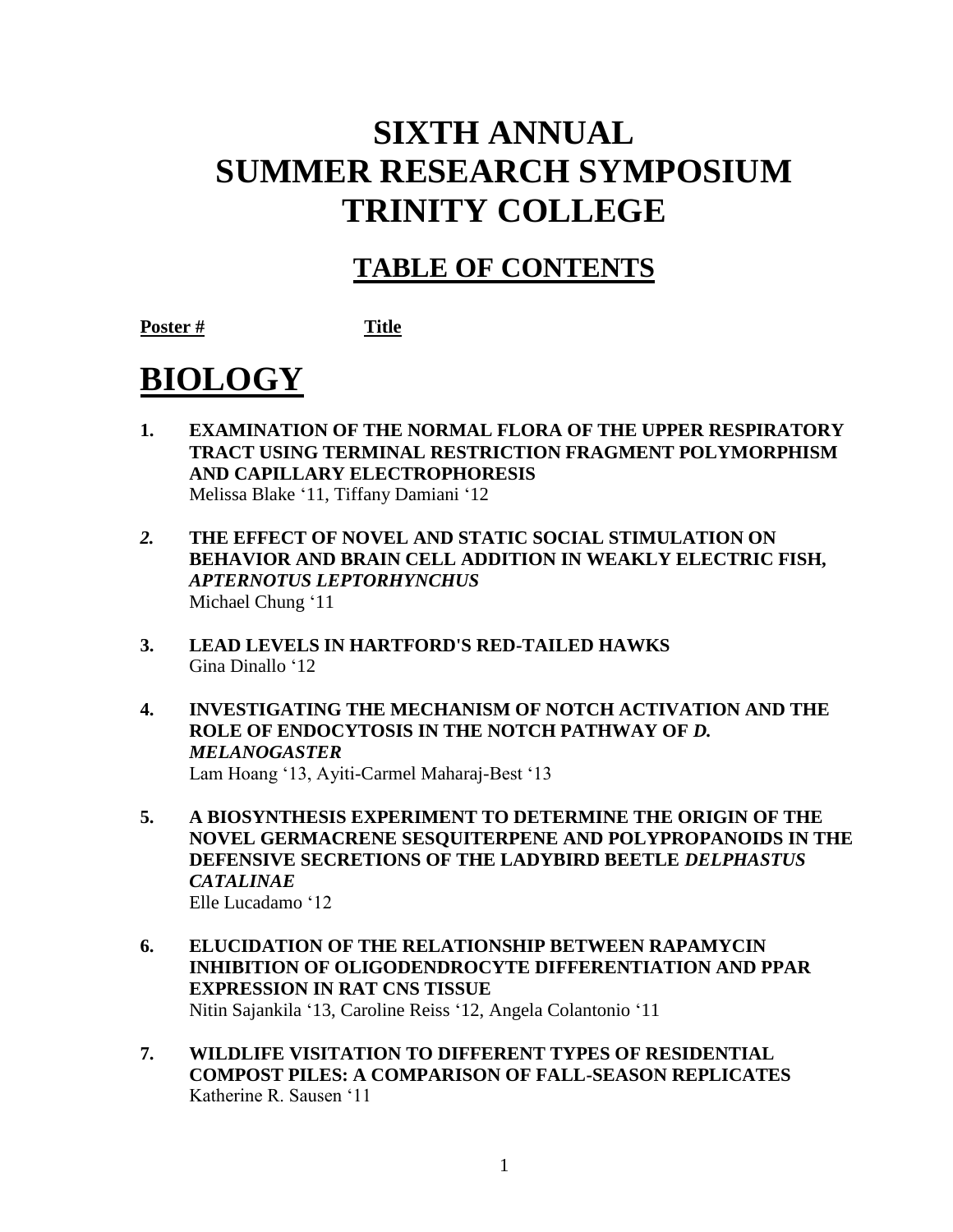**8. IMPROVED AND TIME EFFICIENT SELEX OF DNA APTAMERS USING A MULTIPLEXED BINDING CONSTANT ASSAY**  Jessica Williams'12

# **CHEMISTRY**

- **9. ALTERNATIVE ROUTE FOR PHOSPHONAMIDITE SYNTHESIS TO BE EMPLOYED IN EXPERIMENTATION WITH OLIGONUCLEOTIDES** Monica Au-Yeung '12
- **10. COORDINATION OF A PEPTIDE TURN MIMETIC TO TUNGSTEN: POSSIBLE APPLICATIONS FOR THE STUDY OF -SHEETS** Adam N. Boynton '12
- **11. EFFORTS TOWARDS THE ASYMMETRIC SYNTHESIS OF CHIRAL PYRIDINE-BASED LIGANDS** Kiyoshi Chandler '12
- **12. INDIUM-PROMOTED COUPLING OF PROPARGYL ALDEHYDES WITH SUBSEQUENT CYCLIZATION IN BOTH ONE AND TWO POT SYSTEMS** Mark Chesson '13
- **13. CAN URIC ACID PREVENT APOPTOSIS IN INSULIN-SECRETING CELLS: A POSSIBLE PROTECTIVE ROLE IN TYPE 1 DIABETES** Jackie Gottshall '13
- **14. PROGRESS TOWARDS THE ASYMMETRIC SYNTHESIS OF CHIRAL BENZOCYCLOBUTENOLS** Christopher Gromisch '11
- **15. X-RAY PHOTOELECTRON SPECTROSCOPY STUDY OF PHOTOCHEMISTRY OF SALT SOLUTION SURFACES** John Hasychak III '11
- **16. INDIUM METAL PROMOTED COUPLINGS OF PROPARGYL ALDEHYDES FOLLOWED BY GOLD-CATALYZED CYCLIZATION** Darleny Lizardo '12
- **17. CONSTRAINED PEPTIDES CONSTRUCTED BY COORDINATION OF PROPARGYLCYSTEINES WITH TUNGSTEN** Thomas A. McTeague '12, Zephyr D. Dworsky '10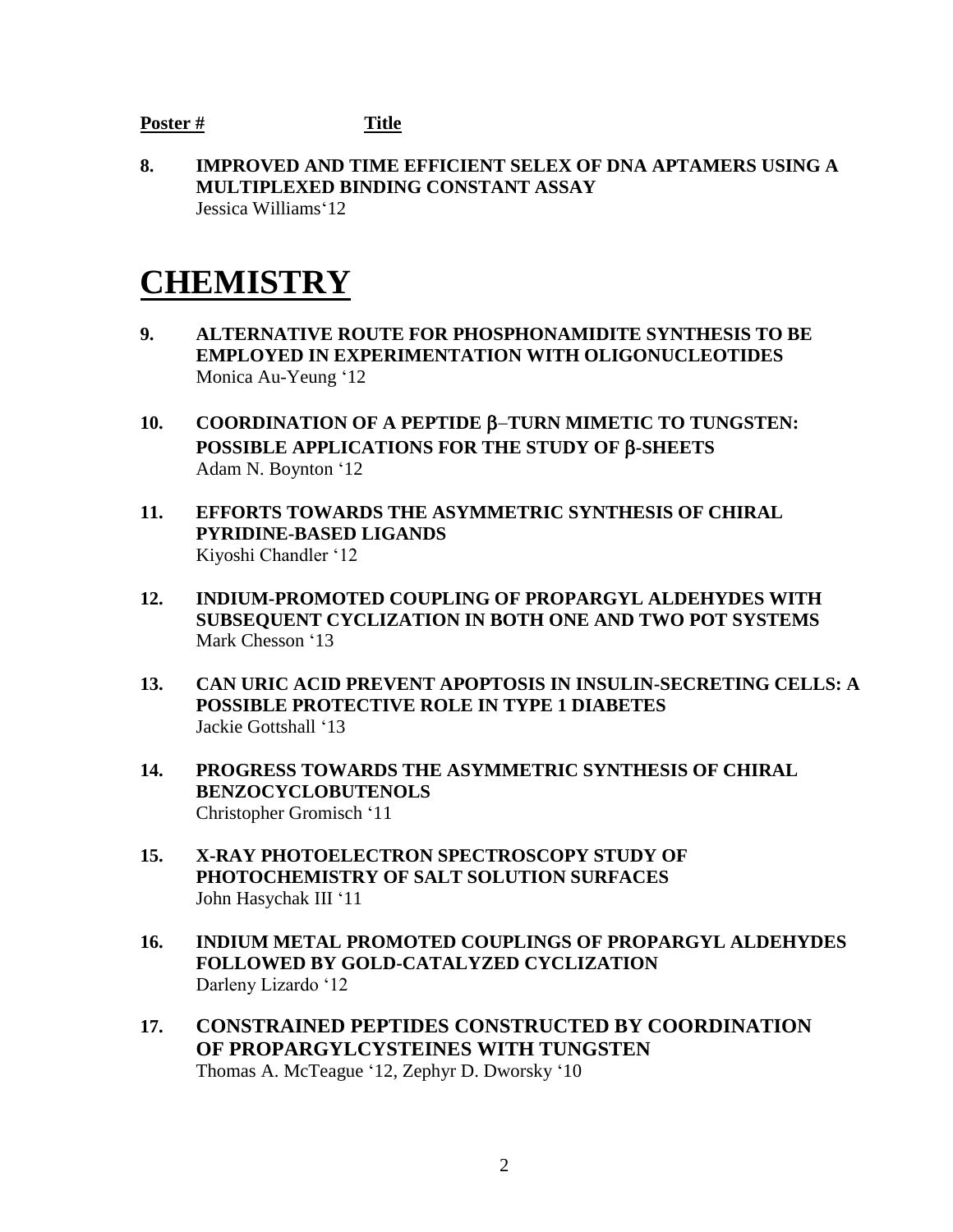- **18. TOWARD THE EFFICIENT SYNTHESIS OF Fmoc-L-Gla(OtBu)2-OH** Alicia Ortiz '12
- **19. MEASURING METAL ION STABILITY CONSTANTS BY <sup>31</sup>P NMR** David Patrick '11
- **20. HPLC METHOD OPTIMIZATION FOR THE QUANTITATION OF PURINES IN BRAIN TISSUE SAMPLES**  David Pierce '13
- **21. DEVELOPMENT OF A SYSTEM TO STUDY PHOTOCHEMISTRY OF THE LIQUID-VAPOR INTERFACE** Baltazar Ramos Jr. '11, Edward Harrington Jr. '11, John Hasychak III '11
- **22. CONFORMATIONS OF CYCLIC COMPLEXES FROM METALLACYCLES** Duyen Tran '13
- **23. SEM-EDS ANALYSIS OF COPPER AND CERAMIC ARTIFACTS** Lan Anh Tran '13

# **COMPUTER SCIENCE**

- **24. DISTRIBUTED HASH TABLES ON AD-HOC NETWORKS** Prasanna Gautam '11
- **25. PORTABLE OPEN SEARCH AND IDENTIFICATION TOOL** Prasanna Gautam '11, Benjamin Hartung '11, Greg Vaughan '12, Scott Eckenthal '12, Rachel Foecking '11
- **26. CREATE YOUR OWN PHONE APPLICATIONS WITH APP INVENTOR FOR ANDROID** Nina Limardo '11, Pauline Lake '13

# **ENGINEERING**

**27. CONSTRUCTION OF A ONE-COMPONENT FORCE BALANCE FOR MEASURING AERODYNAMIC DRAG IN A LOW SPEED SUBSONIC WIND TUNNEL** Andrei Marchidan '13, Roarke P. McCormick '13

3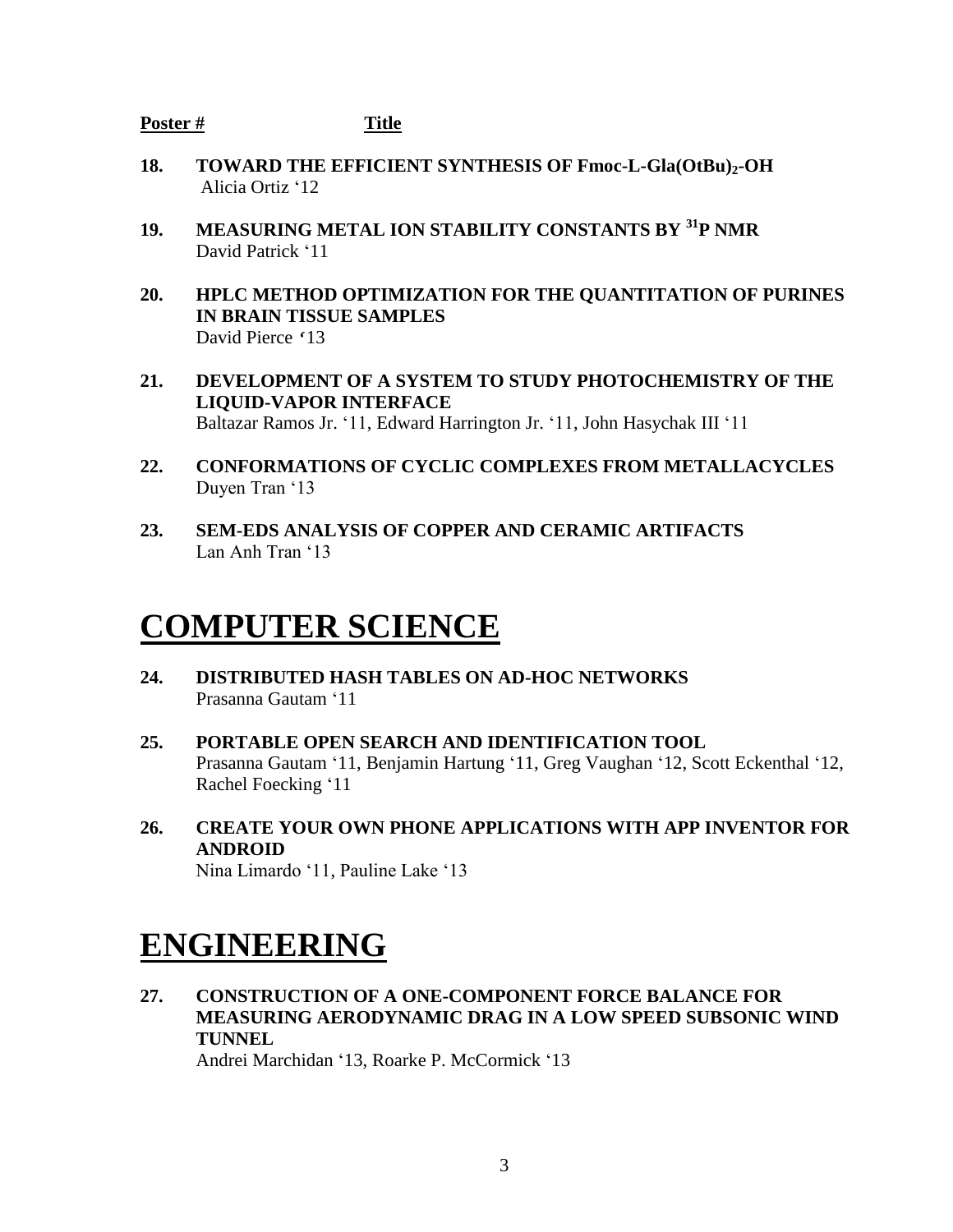- **28. A STUDY ON SHADOWING EFFECTS FOR VEHICLE-TO-INFRASTRUCTURE COMMUNICATIONS ON-ROAD** Michael Rueger '13
- **29. DESIGN OF A STATIC LOADING DEVICE FOR INTERVERTEBRAL DISK COMPRESSION IN A RAT TAIL MODEL** Lorenzo Sewanan '12

# **ENVIRONMENTAL SCIENCE**

**30. ENVIRONMENTAL SCIENCE FIELD TRIP TO DEATH VALLEY AND THE EASTERN SIERRA**

Christopher J. Binnie '12, Amy M. Duggan '12, Daniel Echavarria '12, Hannah C. Harvey '12, Giuliani Lopez '11, William B. Martin-Black '12, Renee A. Murray '12, Brittney M. Payton '12, Kelsey A. Semrod '12, Chris M. Wright '13

- **31. TOXIC TRACE METAL MOBILITY IN THE TROUT BROOK AT THE WEST HARTFORD LANDFILL, WEST HARTFORD, CONNECTICUT** Vicky Doñé '11, Shuyang Zhu '13, William Martin-Black '12
- **32. MAGNETIC PROPERTIES AS INDICATORS OF ALEWIFE POPULATION CHANGE** Michael Oleskewicz '13
- **33. SYNERGISM AND ANTAGONISM IN TOXICITY OF MIXTURES OF PHARMACEUTICALS TO** *DAPHNIA MAGNA*

Pooja Shakya '11, Richard S. Kim'13

# **NEUROSCIENCE**

- **34. CONTRASTING EFFECTS OF A KETOGENIC DIET ON SEVERAL CHARACTERISTICS OF INFLAMMATION** Joshua H. Altschuler '13
- **35. EFFECTS OF A KETOGENIC DIET ON WEIGHT MAINTENANCE AND LIFESPAN OF R6/2 HUNTINGTON'S DISEASE TRANSGENIC MICE** Joshua H. Altschuler '13, Jess Cote '12, Rachel Riendeau '12, Jessie Ross '10, Tracey Suter '11, Julia Svedova '11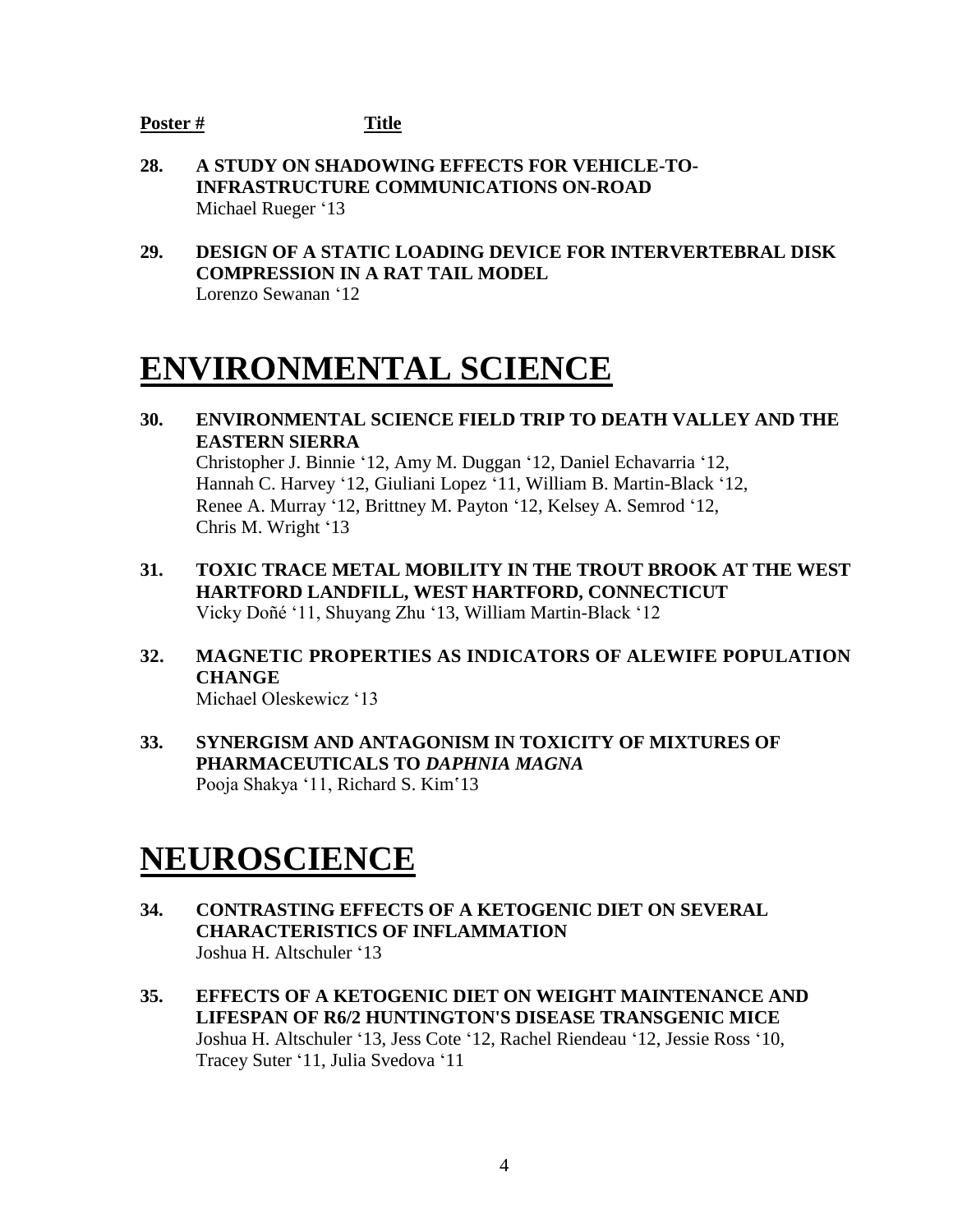- **36. MUSIC OR NOISE?** Elsie Arce '12
- **37. THE PREVALENCE OF MENTAL ILLNESS IN VARIOUS STAGES OF HOMELESSNESS** Ethiopia Kabtimer '13, Marta Zamroziewicz '13
- **38. PERFORMANCE OF CHILDREN ON THE MEMORY FOR INTENTIONS SCREENING TEST FOR YOUTH (MISTY)** Ginger Mills '12, Julianne Garbarino '11
- **39. MUSICAL PROPERTIES OF THE BRAIN** Oladayo Oyedele '11
- **40. URIC ACID MANIPULATION AND CELL DIFFERENTIATION: NEUROPROTECTION AGAINST OXIDATIVE STRESS?** Lisa Pierce '11
- **41. THE EFFECT OF ACUTE STRESS ON THE NEUROPLASTICITY OF NEONATALLY-ISOLATED RATS**  Melike Sunay '10, Kat Smith-Petersen '11, Tashi Genden '12, Ela Cross '13
- **42. DETERMINING THE ONSET AND EFFICACY OF A KETOGENIC DIET AS A HYPOALGESIC AGENT** Tracey Suter '11
- **43. EFFECTS OF THE KETOGENIC DIET ON SYMPTOMS OF AUTISM IN BTBR+Ttf/J MICE: METHODOLOGY** Julia Svedova '11
- **44. NOTE INTERVALS IN THE BRAIN** Amelia Wattenberger '11

# **PSYCHOLOGY**

- **45. VISUAL PERCEPTION OF A POINT LIGHT FIGURE BALANCING AN INVERTED PENDULUM** Shraddha Basnyat '13, Chislon Richardson '13, Austin Tewksbury '13
- **46. A QUALITATIVE ANALYSIS OF FIRST-YEAR MENTORS' EXPECTATIONS AND EXPERIENCES MENTORING FIRST-YEAR STUDENTS** Geraldine Fernandez '12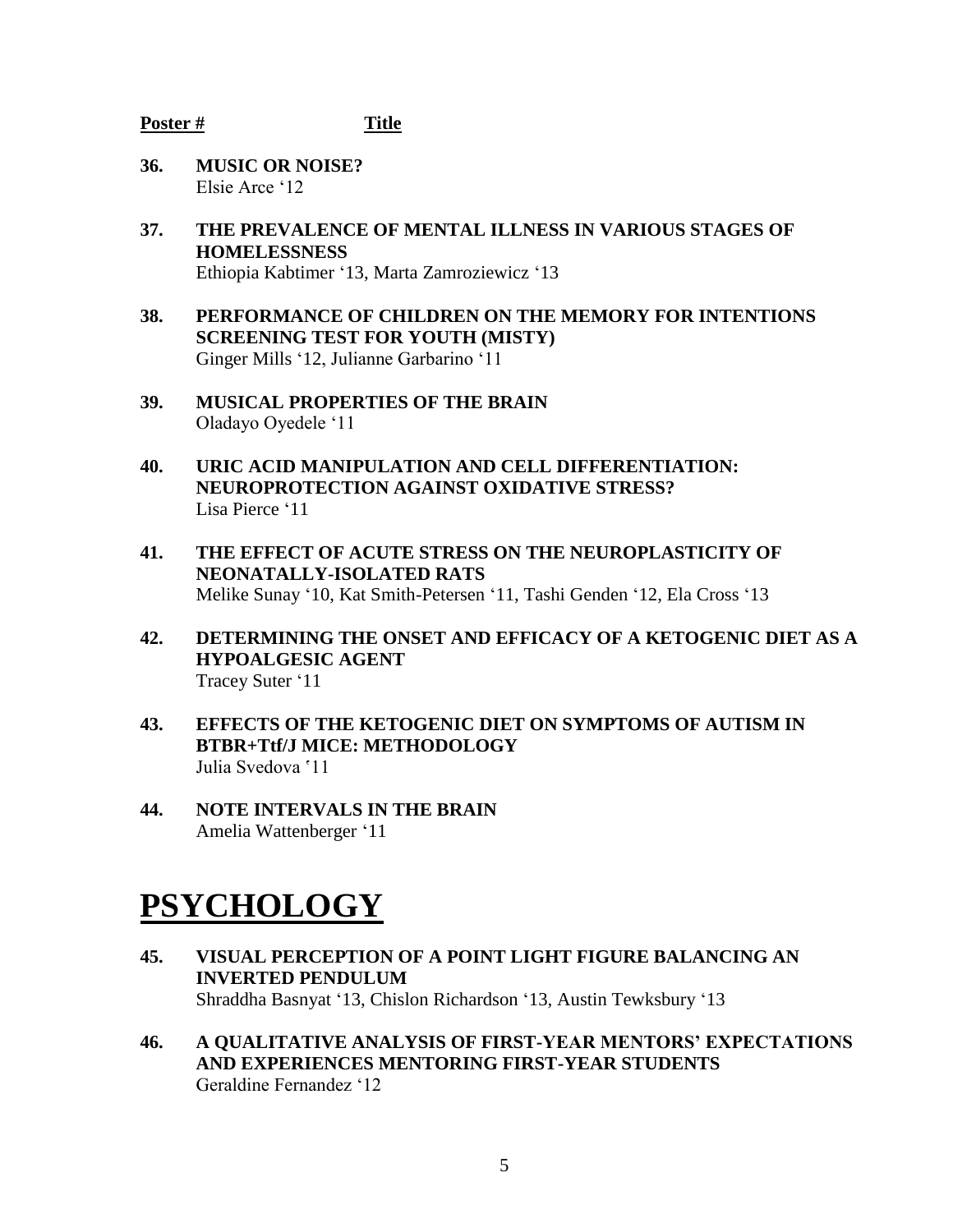# **BIOLOGY**

#### **1.**

### **EXAMINATION OF THE NORMAL FLORA OF THE UPPER RESPIRATORY TRACT USING TERMINAL RESTRICTION FRAGMENT POLYMORPHISM AND CAPILLARY ELECTROPHORESIS**

Melissa Blake '11, Tiffany Damiani '12 Faculty Sponsor: Lisa-Anne Foster

Bacterial communities play a vital role in the human body, assisting in the production of essential amino acids and the host's resistance to disease. These host-associated communities colonize various sites in the body, adhering to tissues and organs; consequently assisting in the function of the host. In this investigation, bacterial communities of the upper respiratory tract, known as the normal flora, were examined. The normal flora, more specifically the  $\alpha$ hemolytic strains of *Streptococci,* are known to prevent the colonization of pathogenic bacteria, and thus diseases due to various properties known to interfere with the pathogens' ability to colonize. It is hypothesized that an inverse relationship exists between systemic disease and populations of normal flora. Disruptions in the normal flora communities, such as physical disturbances and harmful human behaviors may have an adverse effect on the normal flora, allowing harmful pathogens to invade healthy human cells. Such behaviors may include smoking and inappropriate or chronic antibiotic use. In order to observe this relationship between the health of the host and the normal flora, terminal restriction length polymorphism was employed to examine the normal flora present in oropharyngeal samples. tRFLP was used to identify the presence of bacterial strains of interest and detect their abundances. Samples were collected from volunteers at Trinity College. Subjects completed basic health status surveys to accompany the oropharyngeal samples. Corresponding surveys were examined to illuminate any factors that may affect the composition of normal flora. In order to study the potential role of normal flora, it is necessary to construct an extensive database of the fragmentation patterns produced in the tRFLP chromatograms of known bacteria.

#### **2.**

### **THE EFFECT OF NOVEL AND STATIC SOCIAL STIMULATION ON BEHAVIOR AND BRAIN CELL ADDITION IN WEAKLY ELECTRIC FISH,** *APTERNOTUS LEPTORHYNCHUS* Michael Chung '11

Faculty Sponsor: Kent Dunlap

Many studies show that environmental and social stimulation increase brain cell production in adult animals. In rats, dynamic olfactory stimulation further increases brain cell survival compared to static olfactory stimulation. Similarly, in weakly electric fish, short term (dynamic) social stimulation was associated with an overall increase in brain cell addition whereas long term (static) social stimulation was not. My study explored how the degree of social novelty affects brain cell addition and electrocommunication behavior in adult electric fish, *Apternotus leptorhynchus*. Fish were housed in opposite ends of an aquarium separated by a plastic mesh divider for two weeks. Fish providing social stimuli were either replaced every 2 d, every 7 d or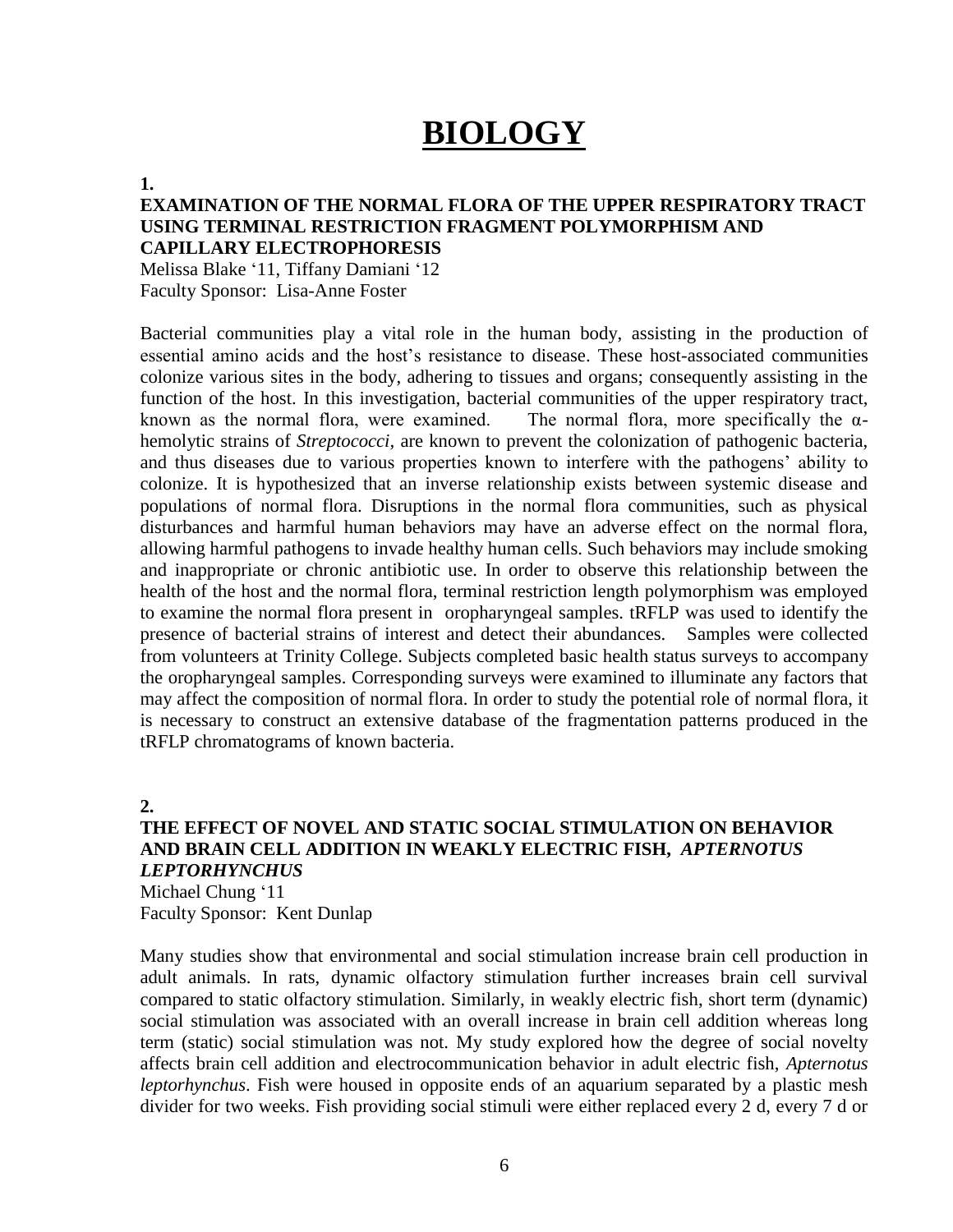not at all. Thus fish were exposed to either one, two or seven partner fish over a two week period. Chirping behavior (the mode of intraspecific electrocommunication) was quantified and the brains were collected for measuring cell addition. Chirp rates of all fish were highest at the outset of the experiment and declined over two weeks. Over the entire two week period, fish with seven partners chirped three times more than fish with one or two partner fish. Chirp rates of one partner and two partner fish declined to a lower basal rate compared to that of seven partner fish. Frequent novel social stimulation elicits an overall stronger behavioral response and mitigates the behavioral habituation to social stimuli. Brain cell survival will be quantified to determine if novel social stimulation is especially effective in promoting cell addition.

### **3. LEAD LEVELS IN HARTFORD'S RED-TAILED HAWKS** Gina Dinallo '12 Faculty Sponsor: Joan Morrison

Previous studies have shown that raptors in rural environments are prone to lead toxicity because of residual lead shot that they ingest in hunter-killed carion. Lead toxicity (when not fatal on its own) causes changes in behavior that can cause raptors to be injured or killed. Lead toxicity in urban raptors has not been thoroughly examined, thus we sought to determine if red-tailed hawks in Hartford were accumulating unsafe lead levels. Although urban areas lack exposure to lead shot, we considered that hawks might obtain lead from other sources in the city.

Each hawk caught provided a blood sample that was analyzed via ICP spectrometry. Blood samples had previously been collected in a slightly basic lysis buffer, but this conflicted with the ability of the ICP to function, making it impossible to analyze our older samples. All new blood samples  $(n = 7)$  were collected in 0.6M HCl to avoid this problem. Another problem encountered was that the ICP was only accurate to within 0.1ppm. This variation had the potential to create large errors in the data due to the miniscule differences between background and unhealthy blood-lead levels  $\langle$  -0.2ppm=background, 0.2-0.6ppm=subclinical, 0.6-1.2ppm=clinical, >1.2ppm=severe clinical).

The seven blood samples collected in HCl buffer from juvenile hawks in different territories in Hartford were successfully analyzed and found to have lead levels less than 0.06ppm, indicating background levels even when accounting for  $+/-0.1$ ppm accuracy of the machine. These values supported our prediction that urban hawks in Hartford are probably not being exposed to unsafe lead levels in the city.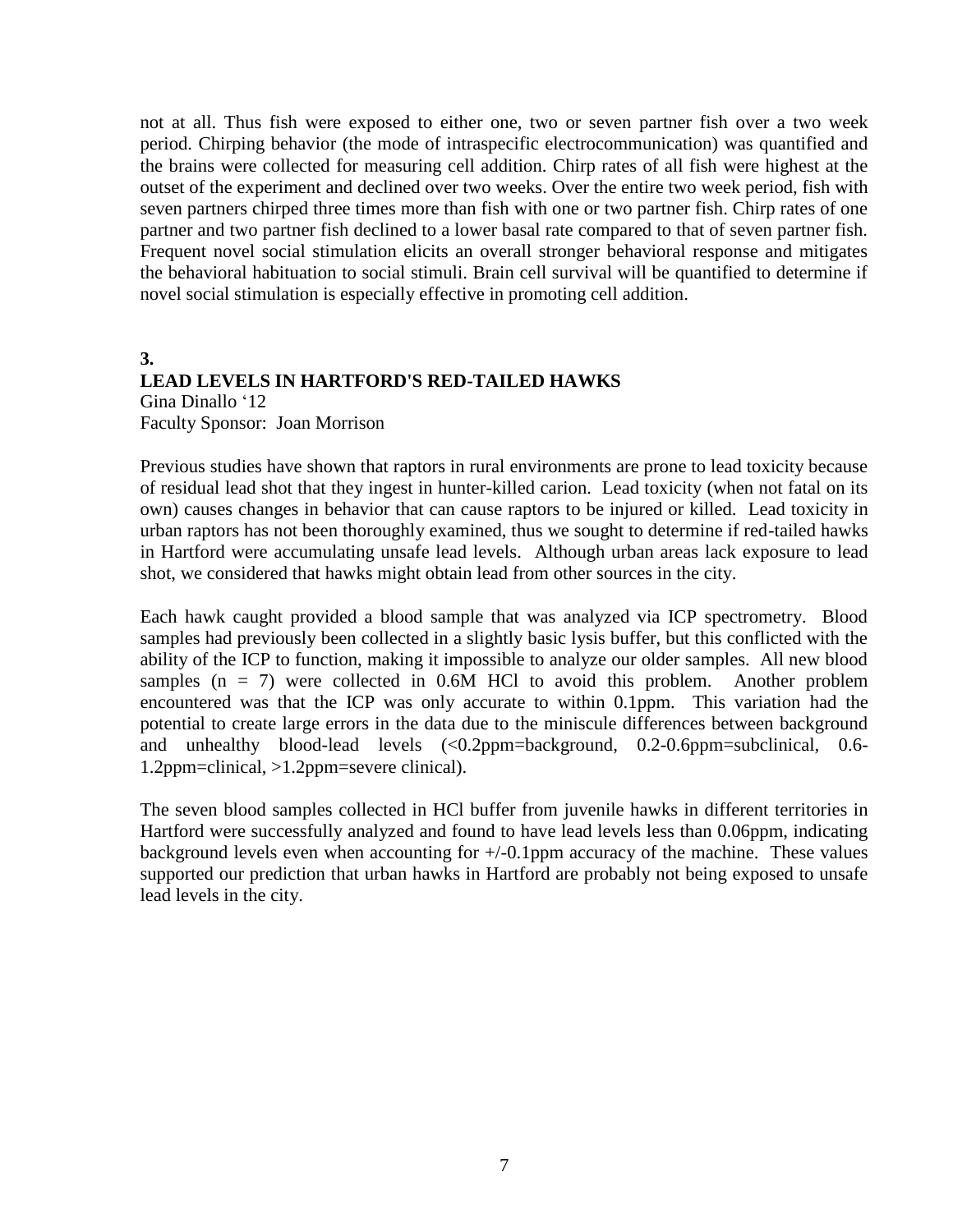# **4. INVESTIGATING THE MECHANISM OF NOTCH ACTIVATION AND THE ROLE OF ENDOCYTOSIS IN THE NOTCH PATHWAY OF** *D. MELANOGASTER*

Lam Hoang '13, Ayiti-Carmel Maharaj-Best '13 Faculty Sponsor: Robert J. Fleming

The Notch cell signaling pathway is a mode of intercellular communication that plays a vital role in deciding the fate of developing cells. Present in nearly all multi-cellular organisms, the Notch pathway regulates cell differentiation, proliferation and apoptosis. In our experiments, we focused on Serrate, a molecule that causes activation of Notch receptors. Previous studies have shown that in order for Serrate to activate Notch, it must first undergo the process of endocytosis. Experiments were conducted on *Drosophila melanogaster*, fruit flies, carrying a mutant form of Serrate (Ser<sup>Del6</sup>) that lacks the  $6<sup>th</sup>$  of 14 EGF-like repeats that constitute Serrate. Unlike wild-type Serrate, Ser<sup>Del6</sup> does not exhibit the property of cis-inhibition of Notch and hence, co-expression of Serrate and Notch can occur. By observing the patterns of Notch activation caused by Ser<sup>Del6</sup>, it is possible to evaluate whether endocytosis is necessary for activation of Notch. For the two portions of this experiment, fruit flies of the necessary genotype were crossed and the subsequent larvae were heat shocked to activate gene expression. The heads of fruit flies in the larval stage were dissected and treated with the appropriate antibodies, following which the imaginal wing discs were removed and examined. Notch activation was observed on the cells surrounding the cell expressing Ser<sup>Del6</sup>, the Notch receptor on the cell that was itself expressing Serrate showed no activation.

Malfunctioning of the Notch pathway has been associated with a host of genetic disorders in humans, including Alagille syndrome. Additionally, because of its role in cell differentiation and proliferation, it also has great significance in the formation of cancers. Gaining a more substantial understanding of the mechanism of the Notch pathway could allow for the development of more effective treatments of such conditions in the future.

**5.**

### **A BIOSYNTHESIS EXPERIMENT TO DETERMINE THE ORIGIN OF THE NOVEL GERMACRENE SESQUITERPENE AND POLYPROPANOIDS IN THE DEFENSIVE SECRETIONS OF THE LADYBIRD BEETLE** *DELPHASTUS CATALINAE* Elle Lucadamo '12

Faculty Sponsor: Scott Smedley

Insects commonly use chemical defenses in the form of secretions to protect themselves from predators. Ladybird beetles are renowned for their use of alkaloids as anti-predator defenses. Previous work in our lab with the ladybird beetle *Delphastus catalinae* showed that the larvae and pupae secrete a novel germacrene sesquiterpene and polypropanoids from glandular hairs and furthermore that these secretions and the isolated compounds serve as defense from predators. This is the first demonstration of the use of non-alkaloidal chemical defenses by ladybird beetles. To determine if the germacrene and polypropanoids are synthesized *de novo* or sequestered from the beetles' diet, I applied  $^{13}$ C- labeled and unlabeled glucose to the eggs of the whitefly, *Bemisia tabaci*, on which the beetle larvae feed. Larvae were allowed to feed on the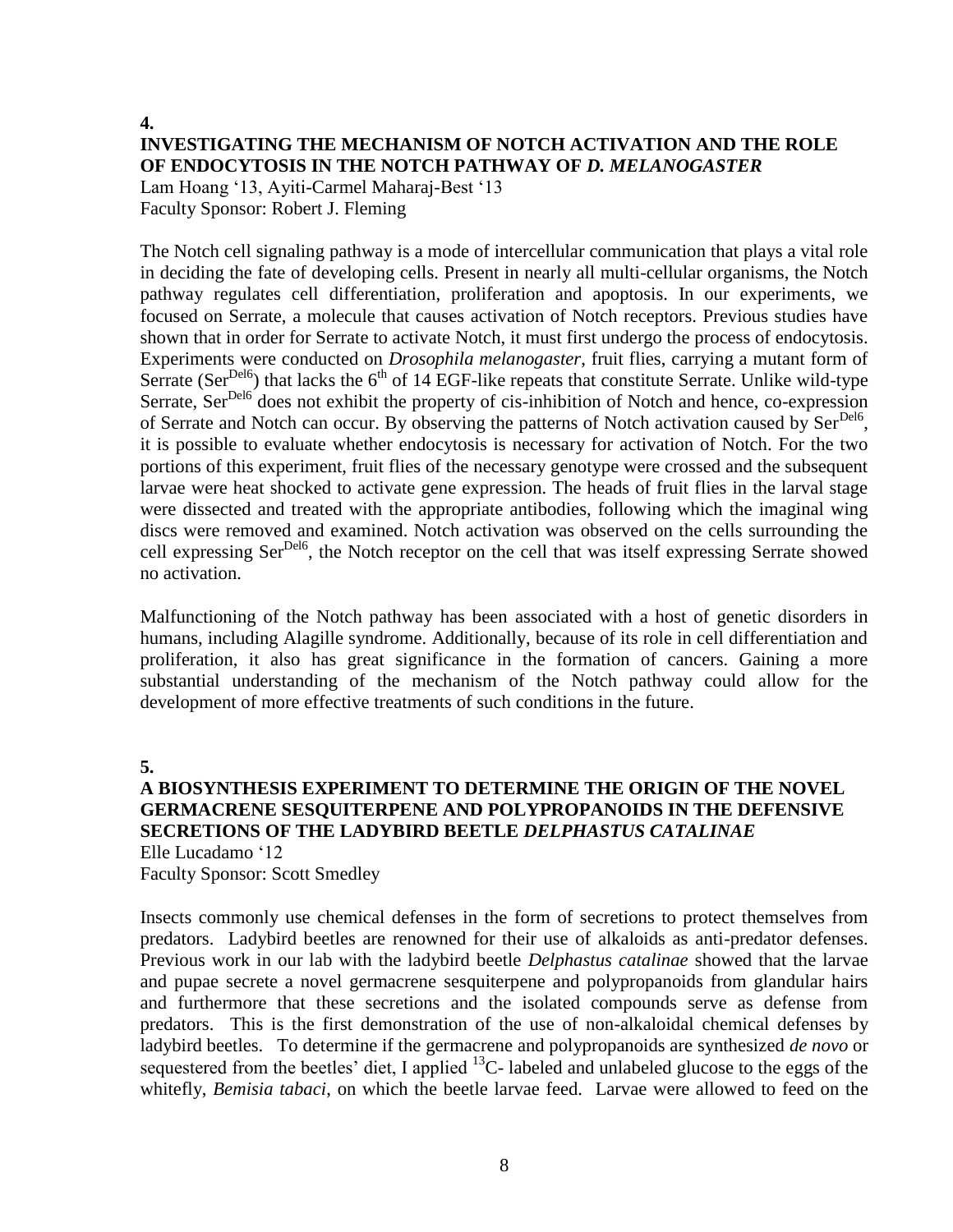glucose-covered eggs for 24 hours and then were sampled as pupae. The liquid chromatographymass spectroscopy showed that there were significantly higher proportions of isotopically heavier to normal-weight germacrene (both before and after hydrolysis of adhering functional groups) and three polypropanoids in pupal secretions of beetles that consumed  $^{13}$ C-glucose, demonstrating that the beetle biosynthesizes these newly discovered defensive compounds *de novo*.

**6.**

### **ELUCIDATION OF THE RELATIONSHIP BETWEEN RAPAMYCIN INHIBITION OF OLIGODENDROCYTE DIFFERENTIATION AND PPAR EXPRESSION IN RAT CNS TISSUE**

Nitin Sajankila '13, Caroline Reiss '12, Angela Colantonio '11 Faculty Sponsor: Hebe Guardiola-Diaz

Oligodendrocytes are involved in lipid metabolism in the central nervous system and produce the myelin sheath, necessary for neuronal protection and rapid neuronal communication. Peroxisome proliferator activated receptors (PPARs), a type of ligand-activated nuclear receptor, play a role in adipogenesis via the Akt signaling pathway. Inhibition by rapamycin of the mTOR pathway, a downstream component of the Akt pathway, has been shown in adipocytes to downregulate production of PPARs and thus block adipocyte differentiation. The relationship between PPARs and lipid metabolism may extend to the process of myelination by oligodendrocytes. In order to study the relationship between rapamycin, mTOR, and oligodendrocytes, PPARB/D and PPARG levels were studied in oligodendrocytes variably treated with rapamycin over a four-day period. Analysis by qPCR, western blotting, and immunofluorescence were used to assess PPAR levels in the cells. Results are preliminary and thus inconclusive, but suggest that PPAR levels are not significantly affected by rapamycin.

**7.**

# **WILDLIFE VISITATION TO DIFFERENT TYPES OF RESIDENTIAL COMPOST PILES: A COMPARISON OF FALL-SEASON REPLICATES**

Katherine R. Sausen '11 Faculty Sponsor: Scott R. Smedley

With the "Go Green" movement sweeping the nation, composting, an activity formerly undertaken primarily by serious gardeners and environmentalists, is now becoming a common household practice. Composting allows households to dispose of food waste without adding to landfills and creates a nutrient-rich supplement that can be used for gardening. Most composters add only vegetable-based scraps to their piles, believing the long-proclaimed notion that the addition of animal-based scraps will attract unwanted wildlife visitors. Surprisingly, no experimental data exist to examine this claim. Therefore, an experiment was designed to test this idea in a rural/residential woodland area. Beginning in February 2008 in Andover, Connecticut, 12-week long replicates have been conducted in which three types of compost piles (vegetable products only, vegetable and animal product mix, and control) have been monitored using heatmotion sensitive cameras to collect images of wildlife visitors. From September to December 2009 a sixth replicate was conducted. There were 455 independent wildlife encounters by 17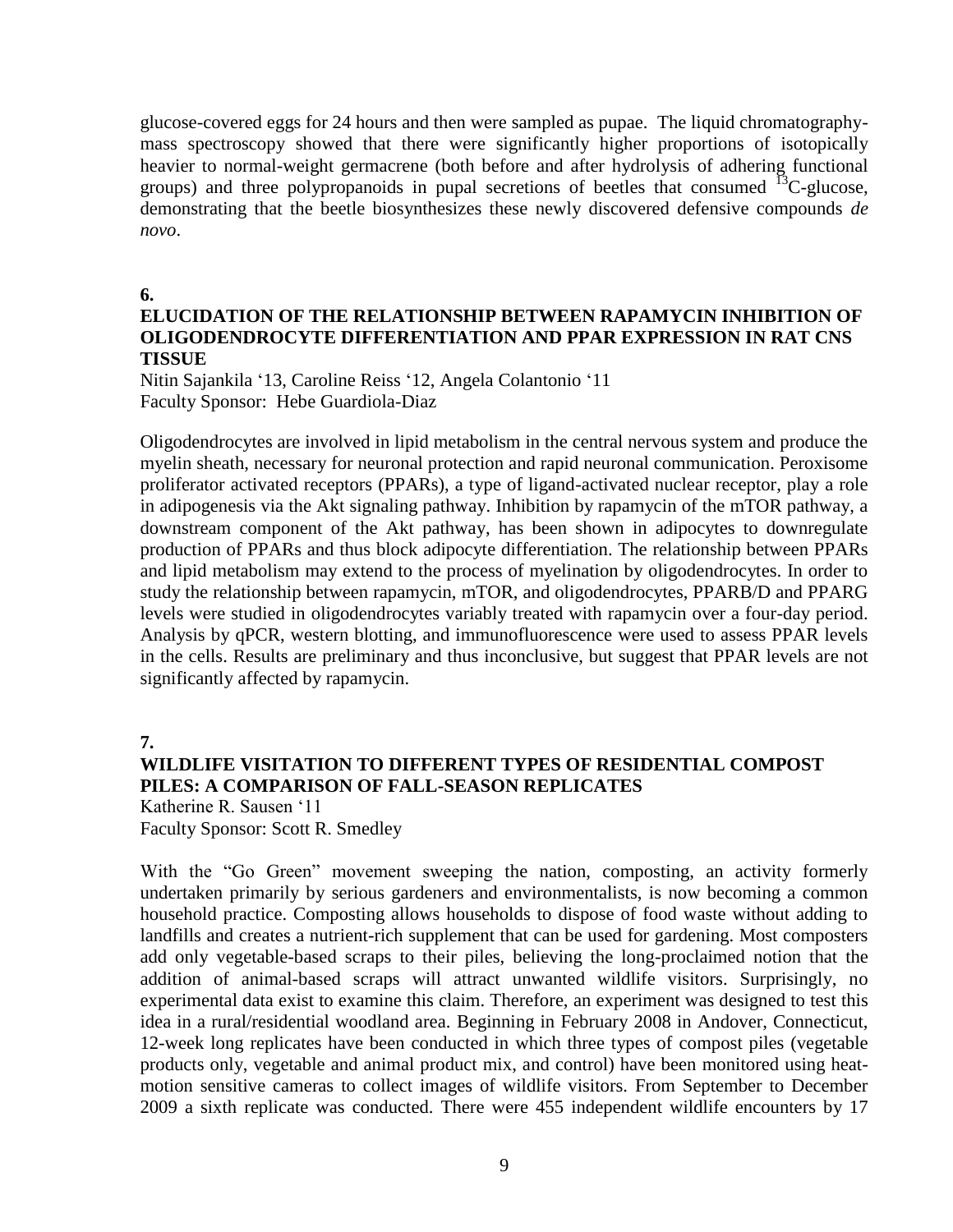different species over the 84-day replicate. There were differences in wildlife encounters based on pile treatment (mix > vegetable only > control). Of the five most frequent visitors (opossum, American crow, gray fox, domestic dog, and raccoon), the opossum, American crow, and gray fox also showed a preference for the mix pile. These findings varied somewhat from those of the previous fall replicate, suggesting that environmental variability between years may affect visitation. With a growing number of households utilizing composting, understanding how the content of compost piles affects animal visitation is an important issue. Further work will compare replicates of all seasons to determine whether animal-based products consistently attract more wildlife to compost piles.

**8.**

### **IMPROVED AND TIME EFFICIENT SELEX OF DNA APTAMERS USING A MULTIPLEXED BINDING CONSTANT ASSAY**

Jessica Williams '12

Faculty Sponsor: A. Michael Sismour, PhD, George Church Lab, Department of Genetics and Wyss Institute for Biologically Inspired Engineering, Harvard Medical School

DNA aptamers are single stranded deoxynucleic acid molecules that have the ability to bind to target molecules for molecular recognition. Aptamers rival antibodies, proteins that bind to antigens in the body, because they have the potential to revolutionize medical diagnostics; they can be chemically synthesized in a lab and formed against specific target molecule(s).However, DNA aptamers suffer from the limitations that their development is both difficult and time intensive. Typically, to select aptamers with the highest binding affinity for a specific target molecule takes 20 to 40 rounds of *in vitro* selection or SELEX. Our goal is to optimize the existing SELEX technique to both shorten the selection time to three or four rounds and to allow for the selection of aptamers against multiple antigens in one-pot. This new selection technique will employ a few rounds of SELEX followed by an ultra-high throughput screen for protein binding affinity on a multiplexed DNA sequencer. To test our system, aptamers were selected against the human protein albumin via ten rounds of SELEX. Surviving populations of molecules from each round were clonally amplified onto one micron beads using emulsion PCR and placed in the Polonator multiplexed DNA sequencer for analysis. To obtain dissociation constant  $(K_d)$ values for each aptamer, Cy5-labeled albumin at varying concentrations was incubated with the bead-tethered aptamers, and the intensity of fluorescence on each bead was measured. The aptamers were then sequenced, thus correlating  $K_d$  with sequence for each species. To implement our technique, three rounds of SELEX were performed to develop aptamers against five cancer biomarkers in a single pot. Sequence and  $K_d$  values were determined for each protein, using our newly developed screening technique. This technique allows the development of multiple highly selective, high affinity aptamers for five proteins in less than one week.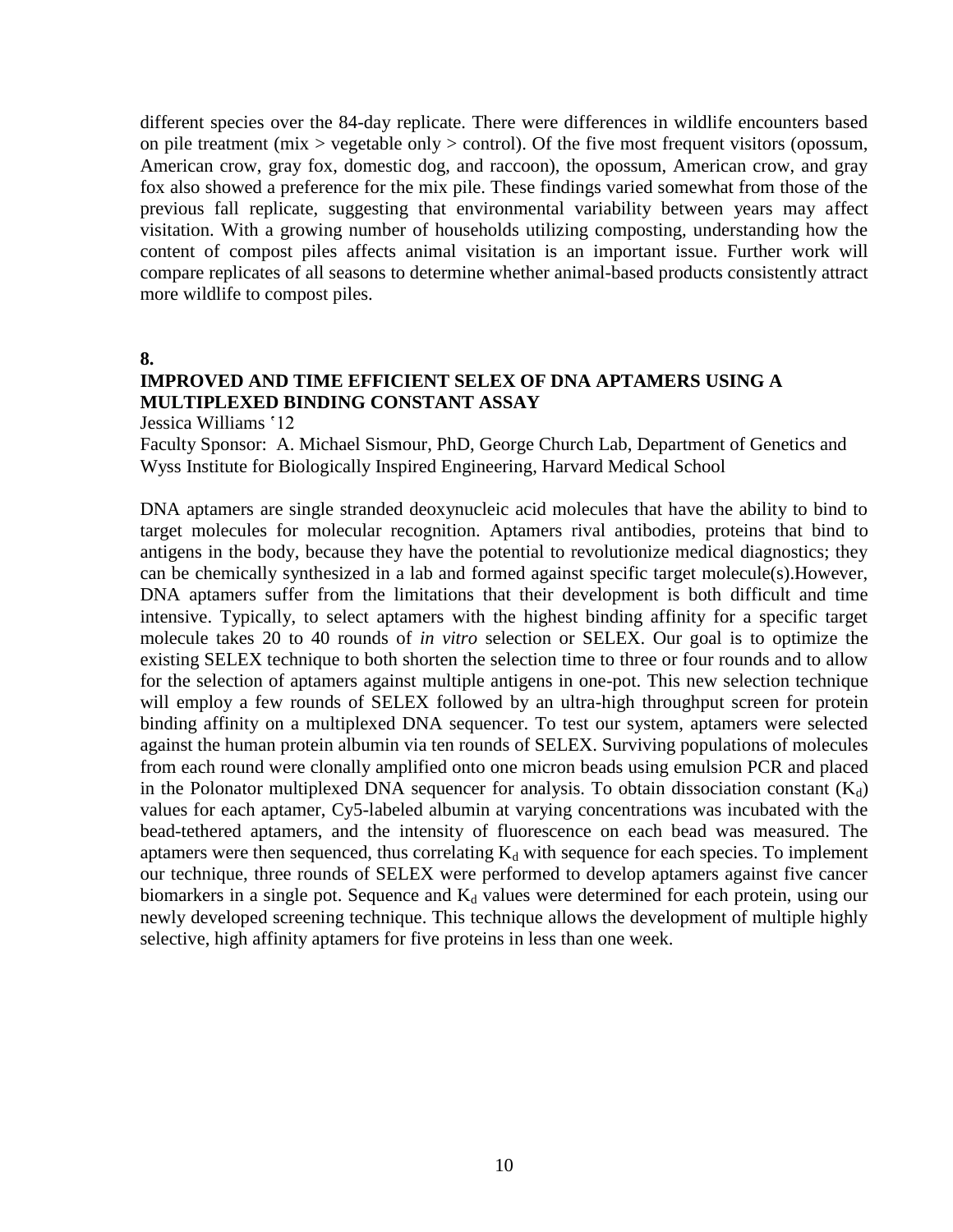# **CHEMISTRY**

#### **9.**

### **ALTERNATIVE ROUTE FOR PHOSPHONAMIDITE SYNTHESIS TO BE EMPLOYED IN EXPERIMENTATION WITH OLIGONUCLEOTIDES**

Monica Au-Yeung '12 Faculty Sponsor: Richard Prigodich

A more efficient, alternative pathway to synthesizing a phosphonamidite is being developed to eventually be used in solid-phase oligonucleotide synthesis. Double-stranded oligonucleotides that contain a single phosphonate nucleotide can be used to study the binding of metal ions to nucleic acids which give insight into controlling nucleic acid structure. The phosphonate will have a unique <sup>31</sup>P-NMR chemical shift compared to phosphate. Thus far, three intermediate products have been successfully and consistently synthesized starting with thymidine as the first pre-synthesized reactant. The fourth intermediate product, an aldehyde, has been successfully but inconsistently synthesized. Mass spectrometry and H-NMR spectroscopy is being used to confirm the structure of each product. Once the fourth intermediate product is seen to be consistently synthesized, a few more steps will be required to eventually reach the synthesis of the phosphonamidite suitable for use in automated solid-phase oligonucleotide synthesis.

#### **10.**

# **COORDINATION OF A PEPTIDE TURN MIMETIC TO TUNGSTEN: POSSIBLE APPLICATIONS FOR THE STUDY OF -SHEETS**

Adam N. Boynton '12 Faculty Sponsor: Timothy P. Curran

In 1995 Kemp and Li described the synthesis of 2-amino-2'-carboxyphenylacetylene (**1**) and its use as a peptide turn mimetic.<sup>1,2</sup> Their work showed that **1** does function as a  $\beta$ -turn mimetic, and that



peptide derivatives incorporating 1 adopted  $\beta$ -sheet structures. A key structural element in 1 is the alkyne group that links both phenyl rings. Because of our ongoing interest in the use of tungsten-alkyne coordination for generating constrained peptides,  $3,4,5$  we have begun investigations into whether peptide derivatives of 1 can be reacted with  $W(CO)<sub>3</sub>(dmt)$ <sub>2</sub> to yield tungsten-bis(alkyne) complexes (like  $2$ ), and whether the peptides maintain a  $\beta$ -sheet structure after coordination to tungsten. If the peptides do maintain their sheet structure, then it would be of interest to know whether the two  $\beta$ -sheets interact with each other via stacking arrangements.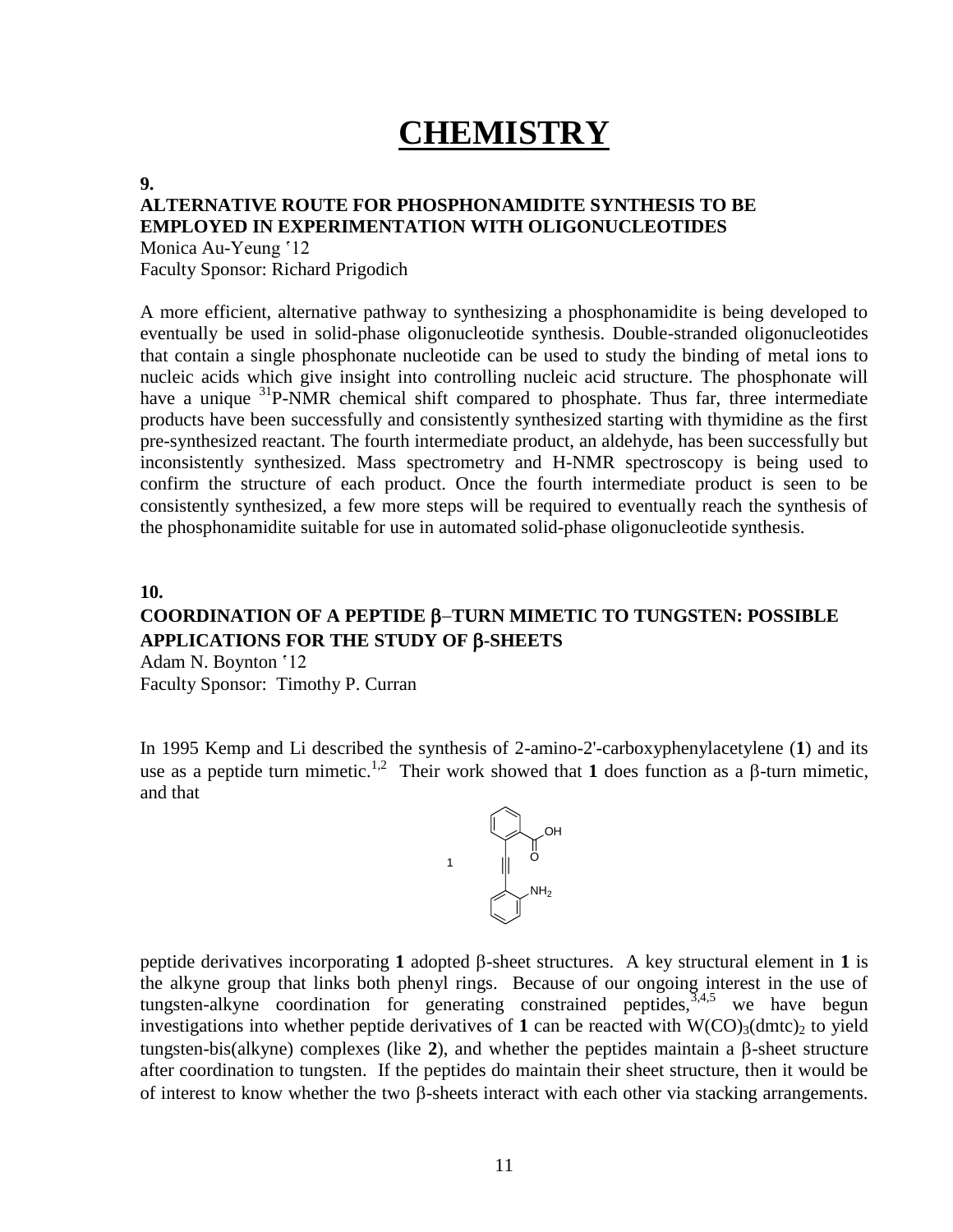Owing to solubility and oligomerization issues, there are very few model systems for investigating  $\beta$ -sheet stacking interactions.



**11. EFFORTS TOWARDS THE ASYMMETRIC SYNTHESIS OF CHIRAL PYRIDINE-BASED LIGANDS**

Kiyoshi Chandler '12 Faculty Sponsor: Olivier Nicaise

Chiral pyridine-based ligands have recently been used in enantioselective reactions due to their ability to coordinate with many metal ions and to promote high levels of enantioselectivity in metal-mediated reactions (Reagan, 2008). The pyridine-based substrate of 2-Chloro-4-methyl-5H-[1]pyrindine (**1**) was first synthesized in five steps, and then used to construct a chiral molecule by introducing a stereocenter via a deprotonation/nucleophilic substitution sequence. Nucleophilic substitution was achieved, but spectroscopic data seemed to indicate that the reaction took place at the undesired carbon atom of the substrate with all electrophiles used, creating an achiral molecule. It was concluded that further studies on this substrate would be stopped, and that studies on the original 2-chloro-6,7-dihydro-5H-cyclopentapyridine substrate would be revisited along with studies on the corresponding *N*-oxide compound.



**12.**

**INDIUM-PROMOTED COUPLING OF PROPARGYL ALDEHYDES WITH SUBSEQUENT CYCLIZATION IN BOTH ONE AND TWO POT SYSTEMS** Mark Chesson '13

Faculty Sponsor: Thomas Mitzel

This presentation will detail the status of our efforts to prepare and study these novel bioorganometallic species.

Our lab's goal is to reduce the time and cost of producing bicyclic product by modifying the reaction from a many-pot process: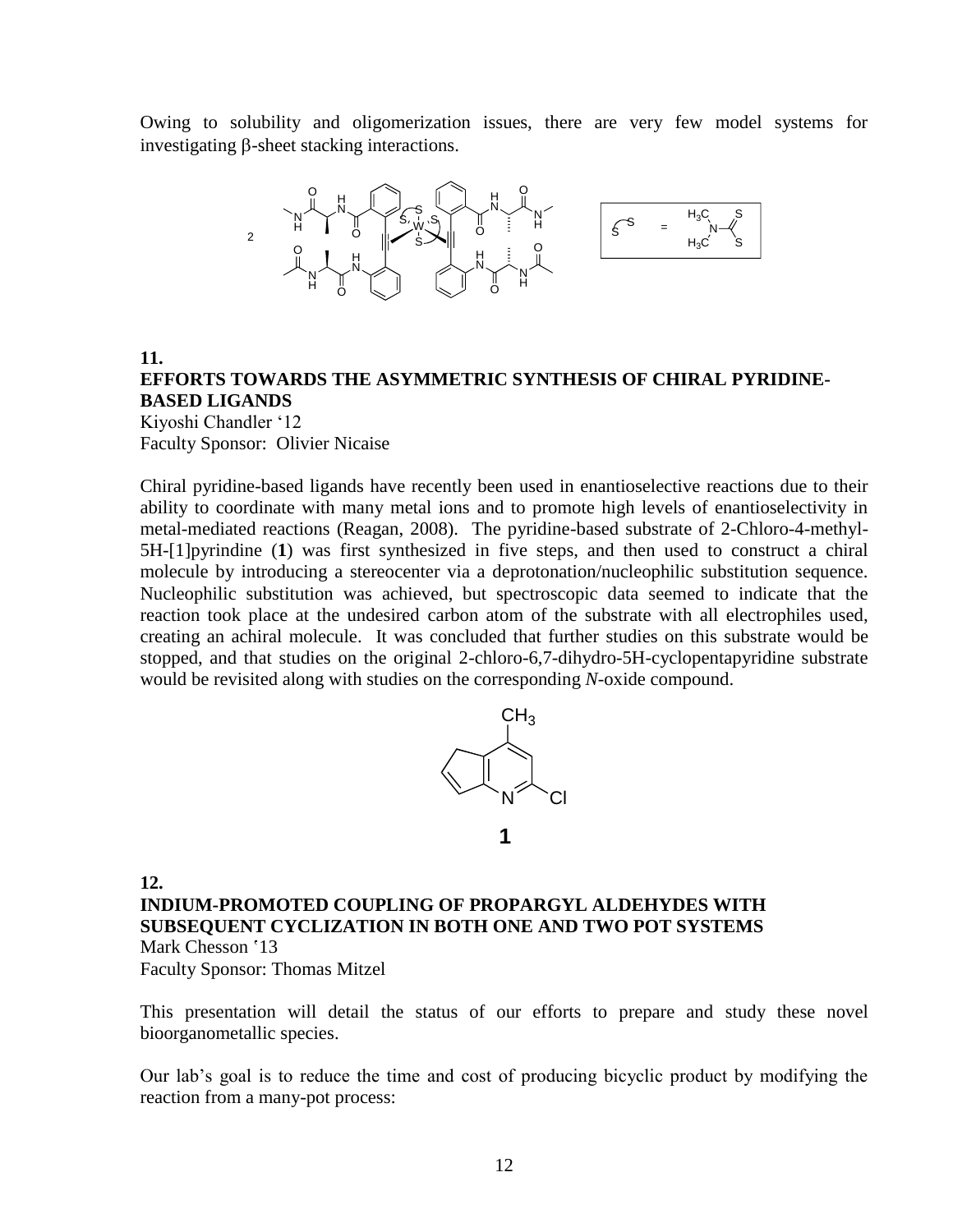

 $2<sup>nd</sup>$  pot. R= Hex, Hept, Oct, Phenyl

to a single pot reaction:



We have managed to successfully isolate cyclized product from the one pot reaction. In the future, we will attempt to improve yields both through the optimization of the techniques and conditions the one pot reaction is run under and through the improvement column chromatography techniques used in the purification process.

#### **13.**

# **CAN URIC ACID PREVENT APOPTOSIS IN INSULIN-SECRETING CELLS: A POSSIBLE PROTECTIVE ROLE IN TYPE 1 DIABETES**

Jackie Gottshall '13 Faculty Sponsor: William Church

The ability of uric acid to inhibit apoptosis in insulin-secreting cells was investigated. Type 1 diabetes results from the apoptotic cell death of insulin-secreting pancreatic β-cells. Apoptosis is known to be triggered by oxidative stress. Uric acid has been demonstrated to attenuate oxidative stress in biological tissues. The present study investigated the effect of uric acid on alloxan-induced apoptosis in RIN-m5F cells. Cells were treated with 7mM alloxan for 1 hour followed by 1 hour of uric acid treatment at a concentration of either 0.5mM, 1mM, or 5mM. The extent of apoptosis was determined by fluorometric staining of the cells using Hoechst 33342. The results suggest that uric acid pre-treatment may reduce the incidence of apoptosis in alloxan-treated cells. As a result of these findings, the role of uric acid in the toxicity of pancreatic β-cells seen in Type 1 diabetes should be further explored as a possible therapeutic strategy.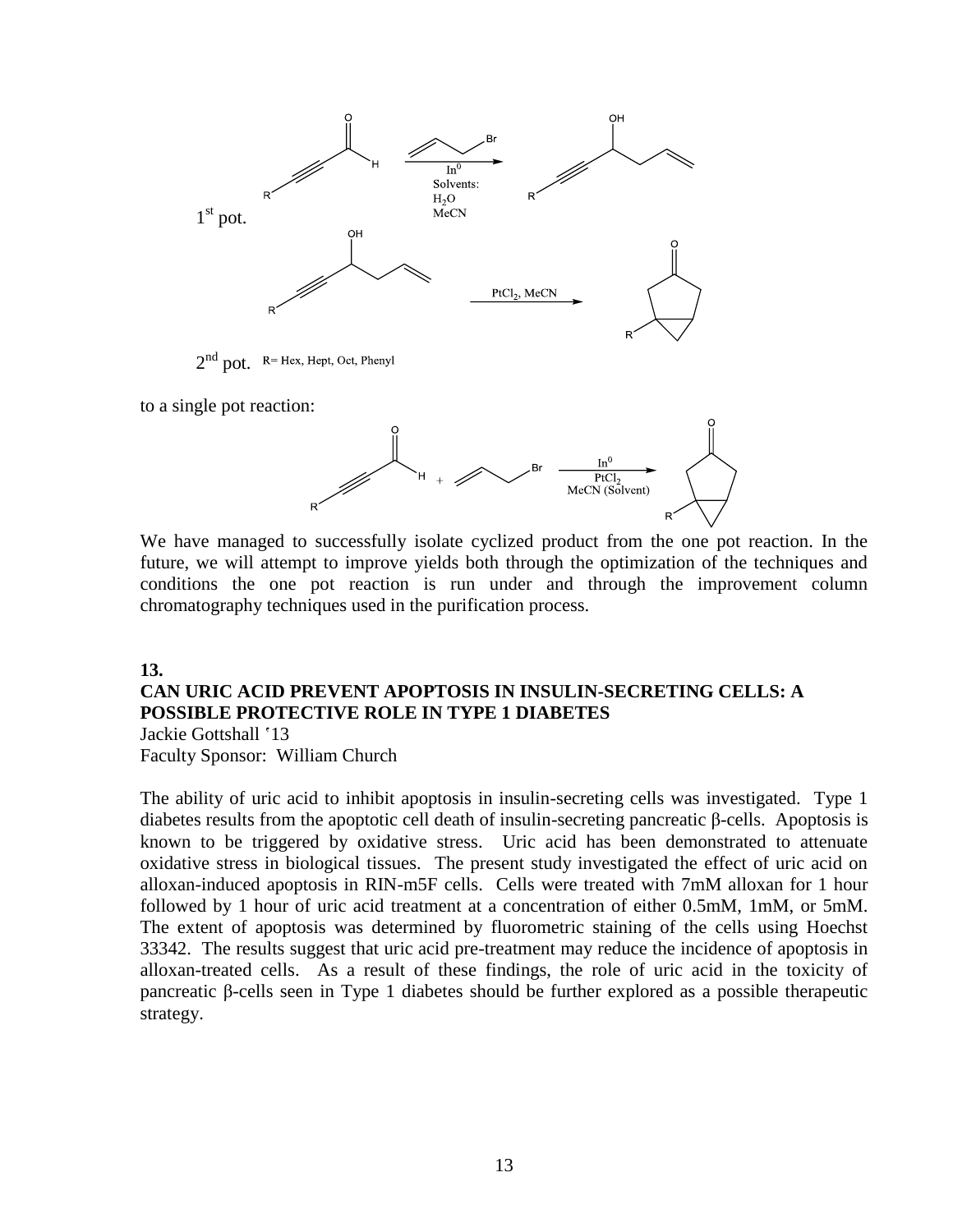### **14**. **PROGRESS TOWARDS THE ASYMMETRIC SYNTHESIS OF CHIRAL BENZOCYCLOBUTENOLS**

Christopher Gromisch '11 Faculty Sponsor: Olivier Nicaise

Benzocyclobutendiol derivates have shown practical pharmaceutical applications through the specificity of particular chiral centers. The success of these products focuses on the synthesis of a particular enantiomer, a process which requires asymmetrical chemical synthesis. Synthesis of a particular subset of these molecules (benzocyclobutendiols derived from cycloketone derivatives), were accomplished under anhydrous conditions  $(N_2$  gas) at low temperatures (- $78^{\circ}$ C). A silyl enol ether intermediate was formed through the reaction of the starting cycloketone with LDA and TMSCl. This product was separated and purified. The silyl enol ether was deprotected using methyl lithium and reacted *in situ* with benzyne (the reaction of m-triflate bromobenzene and butyl lithium *in situ*), to form a product similar to Fig. 1. Current research focuses on the stereoselection of these compounds through the use of a chiral diol.



### **15.**

# **X-RAY PHOTOELECTRON SPECTROSCOPY STUDY OF PHOTOCHEMISTRY OF SALT SOLUTION SURFACES**

John Hasychak III '11

Faculty Sponsors: Maria Krisch, Hendrik Bluhm, Lawrence Berkeley National Laboratory

Many atmospheric aerosols undergo photochemical reactions which have a large effect on atmospheric chemistry. Studies have shown that the many tiny liquid droplets within an aerosol can react differently than would be expected of bulk liquids undergoing photochemical reactions, possibly due to their large amount of surface area relative to their volume. This study focuses on the photochemistry of pure potassium iodide solutions and sodium chloride solutions with halogenated organics on the surface of an aqueous solution, and the changes due to increased distance from the liquid-gas interface. Saturated solutions of the samples were exposed to an ultraviolet laser in a vacuum. X-ray photoelectron spectroscopy at the Advanced Light Source Synchrotron was used to analyze the contents of the solution at different depths of the surface of the solution, before, during and after UV exposure. Initial results do not show any depth dependent differences in the potassium iodide or sodium chloride photochemical reactions, data including the halogenated organics are not fully analyzed.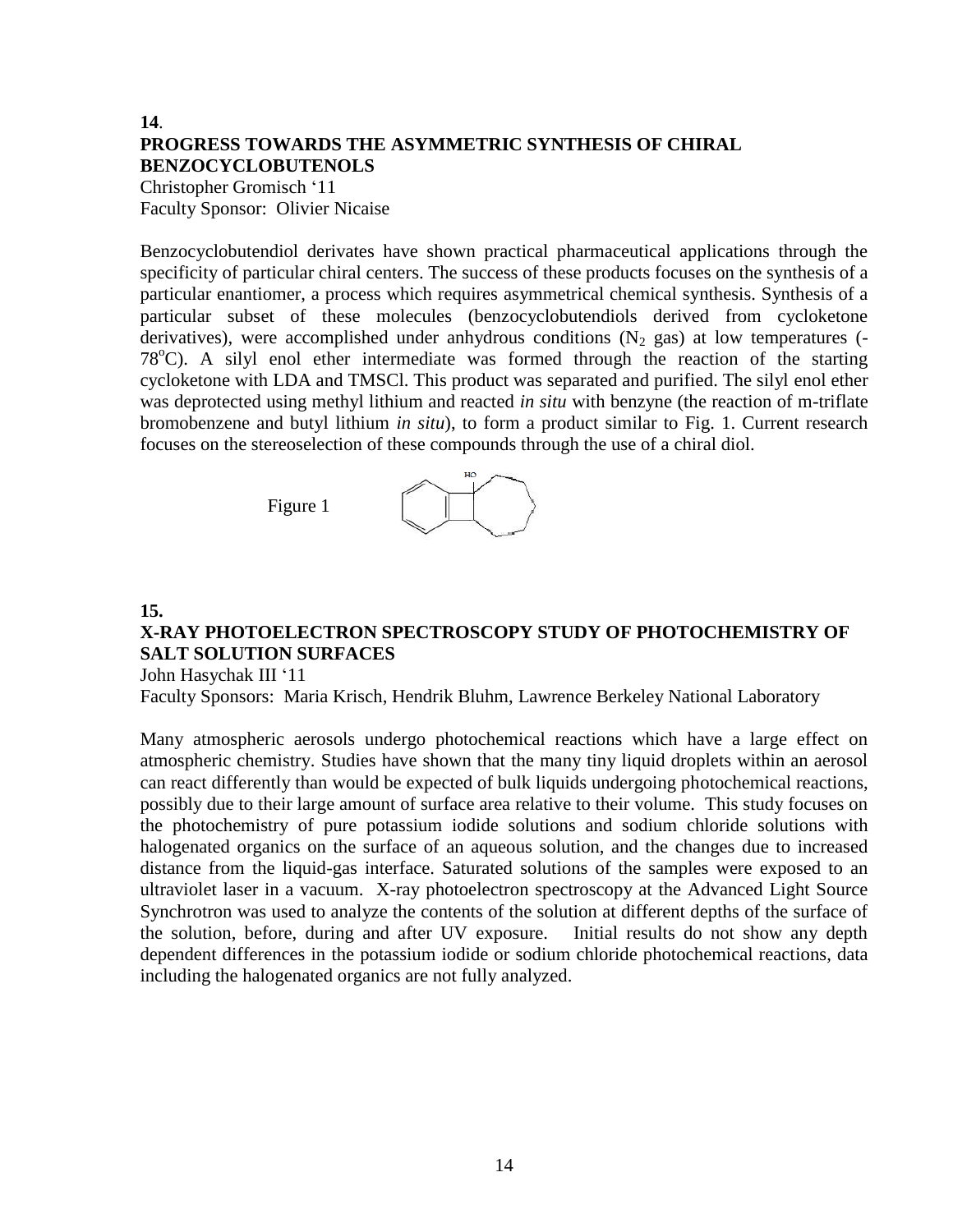### **16. INDIUM METAL PROMOTED COUPLINGS OF PROPARGYL ALDEHYDES FOLLOWED BY GOLD-CATALYZED CYCLIZATION** Darleny Lizardo '12

Faculty Sponsor: Thomas Mitzel

Organometallic reactions are one of the oldest techniques used in order to create carbon-carbon bonds. However, they usually follow a 2-step process that must be performed under inert conditions in organic solvents which can be a bit expensive, can lead to loss of product due to the two-pot system, and can even be harmful to the environment.



In the 1900s, Phillipe Barbier was able to formulate a one-pot version of the traditional organometallic reaction after discovering that aluminium, tin, indium, and zinc are metals that promote carbon-carbon bond formation between alkyl halides and carbonyls. In our lab we are working towards an indium-promoted Barbier coupling of a propargyl aldehyde to an allyl bromide. We then hope that the coupled product undergoes a copestyle rearrangement where the final product would be a cyclized ketone, all in a one-pot system. The reason we are focusing on indium is because it is a useful metal promoter in carbon-carbon bond formation while under benign or aqueous solvent conditions, which is fitting of our lab since we aim towards more efficient, environmentally-friendly chemical processes.



### **17. CONSTRAINED PEPTIDES CONSTRUCTED BY COORDINATION OF PROPARGYLCYSTEINES WITH TUNGSTEN** Thomas A. McTeague '12, Zephyr D. Dworsky '10

Faculty Sponsor: Timothy P. Curran

In prior work we have demonstrated that alkynes can be appended to peptide carboxylic acids (via acylation with propargylamine) and amines (via acylation with propargylchloroformate), that peptides bearing two alkynes can be prepared, and that reaction of these dialkynylpeptides with  $W(CO)_{3}(dmtc)_{2}$  yields a cyclic peptide that incorporates the tungsten atom (which is called a metallacyclicpeptide). We have sought to use the tungsten-alkyne coordination to constrain peptides to specific three-dimensional conformations; in one case peptide turns were constrained by the tungsten-alkyne coordination. In an effort to create helical peptides we have appended alkynes to the side chain amines of lysines, and have constructed peptides having two of these alkynyllysines. Coordination of these dialkynylpeptides to tungsten has produced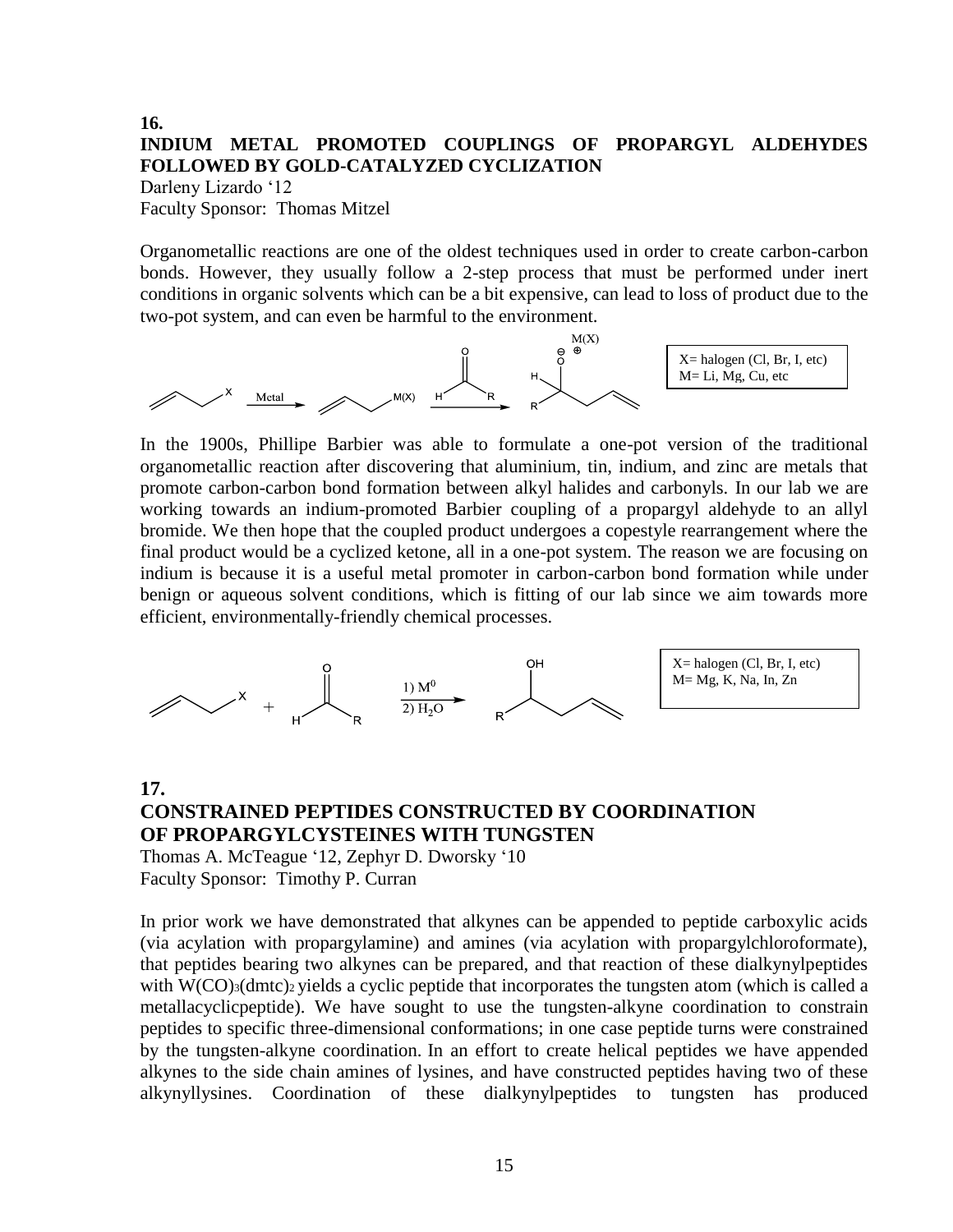metallacyclicpeptides. Investigations using NMR spectroscopy has shown that these metallacyclicpeptides are too flexible to constrain the peptide to a specific conformation. In particular, in these metallacycles we have found that the two alkyne groups can rotate around the tungsten center, generating a number of conformational isomers in solution.

We have hypothesized that appending the alkyne group to the side chain amine of lysine locates the  $\pi$ -ligand too far from the peptide backbone for coordination to tungsten to constrain the peptide. Accordingly, we have begun investigations to see whether locating the alkyne group closer to the peptide backbone will make the complexes more rigid. Towards this end we have been investigating the use of propargylcysteine as our alkynylamino acid. Attractive features of propargylcysteine are that it can readily be prepared in multigram quantities from cysteine, and derivatives of propargylcysteine are easy to work with in peptide synthesis.

This presentation will discuss the preparation of peptides possessing two propargylcysteines, the coordination of both alkynes in these peptides to tungsten, and the conformational analysis of the resulting metallacyclicpeptides. Particular emphasis will be on the study of compounds **1** and **2**.



# **18. TOWARD THE EFFICIENT SYNTHESIS OF Fmoc-L-Gla(OtBu)2-OH** Alicia Ortiz '12

Faculty Sponsor: Richard Prigodich

This study investigates an efficient new route for synthesizing  $Fmoc-L-Gla(OtBu)<sub>2</sub>-OH$ . Glutamic acid is one of the twenty proteinogenic amino acids. Gla is the post-translationally modified form of Glu, having been carboxylated at the gamma position, and is found in many proteins. Fmoc-L-Gla( $OtBu$ )<sub>2</sub>-OH is the protected version of Gla suitable for solid-phase peptide synthesis, but is very expensive. For this project, a six-step synthetic route was devised for producing  $Fmoc-L-Gla(OtBu)_{2}-OH$ . Mass spectrometry and proton NMR spectroscopy were used to determine the products of each step. The current result is a small trace of the third of six products needed to complete the synthesis.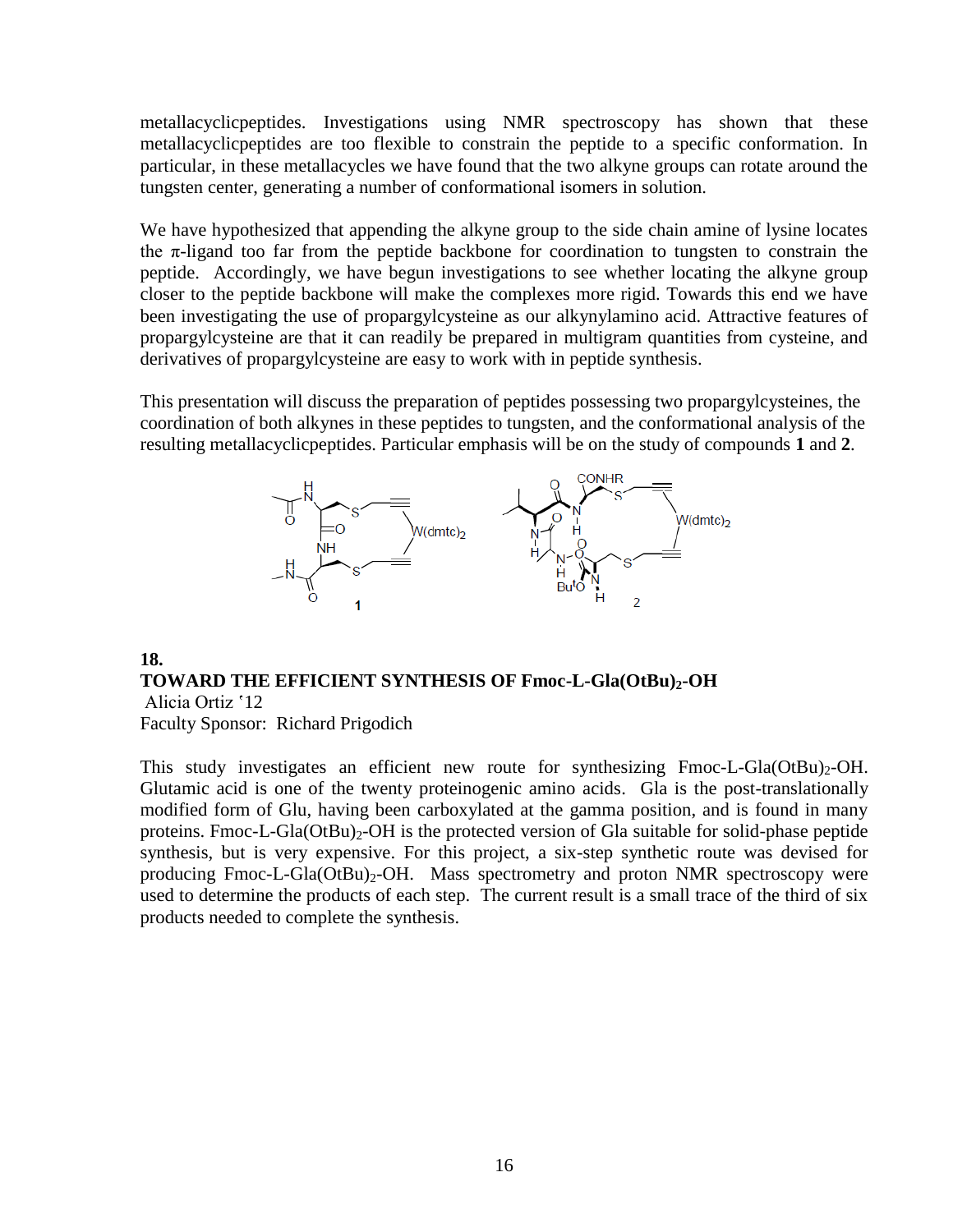### **19. MEASURING METAL ION STABILITY CONSTANTS BY <sup>31</sup>P NMR** David Patrick '11 Faculty Sponsor: Richard V. Prigodich

The binding of metal ions and other cations to phosphorus containing compounds is of general interest and has great relevance to the behavior of nucleic acids in the presence of electrolytes.  $^{31}P$  NMR chemical shift changes can be induced by the binding of cations to phosphorus containing acids because of the increased possibility in shielding or deshielding. Using tetramethylammonium chloride to control chloride concentration and the non-ionizable compound trimethylphosphate as a chemical shift standard, the chemical shift and coupling constants were measured for methylphosphonic acid, methyl phosphinic acid, 5' adenosine monophosphate, and cyclic 5' adenosine monophosphate (cAMP). The concentration of metal chloride salts was also varied for each experimental compound. The association constants varied for each metal ion and phosphorous compound. The coupling constants for all the metals within each phosphorous compound were the same, and had the following values: methylphosphonic acid at 15.63 Hz, methylphosphinic acid at 13.66 Hz, and cAMP at 29.68 Hz. Other cationic ligands and retrials of the current ligands will be used to further this study.

### **20. HPLC METHOD OPTIMIZATION FOR THE QUANTITATION OF PURINES IN BRAIN TISSUE SAMPLES**  David Pierce '13

Faculty Sponsor: William Church

The goal of this study was to develop a high performance liquid chromatography (HPLC) separation method for purines of biological importance in brain cell samples. The optimization of this methodology included determination of the most effective mobile phase, the proper wavelength setting for both channels of a UV detector, and the appropriate voltage and sensitivity settings for both channels of an electrochemical detector. The increased production of purines has been shown to have neuroprotective effects and reduce chronic pain. Therefore, the ability to quantify purine levels in biological samples is important in determining effective clinical therapies. Separation of the major purines (adenosine, hypoxanthine, inosine, uric acid, and xanthine) was optimized using a mobile phase comprised of 10mM tetrabutylammonium hydroxide (TBH), 28mM potassium phosphate buffer (pH=6.5), and 6% methanol. Separation was carried out at a flow rate of 0.50 mL/min and individual purines quantified using UV (dual channel 235 nm and 287 nm) and dual electrochemical detectors (ECD1: Epot= 200mV; ECD2: Epot= 400mv). Cell culture and brain tissue homogenates were analyzed to verify optimum separation conditions.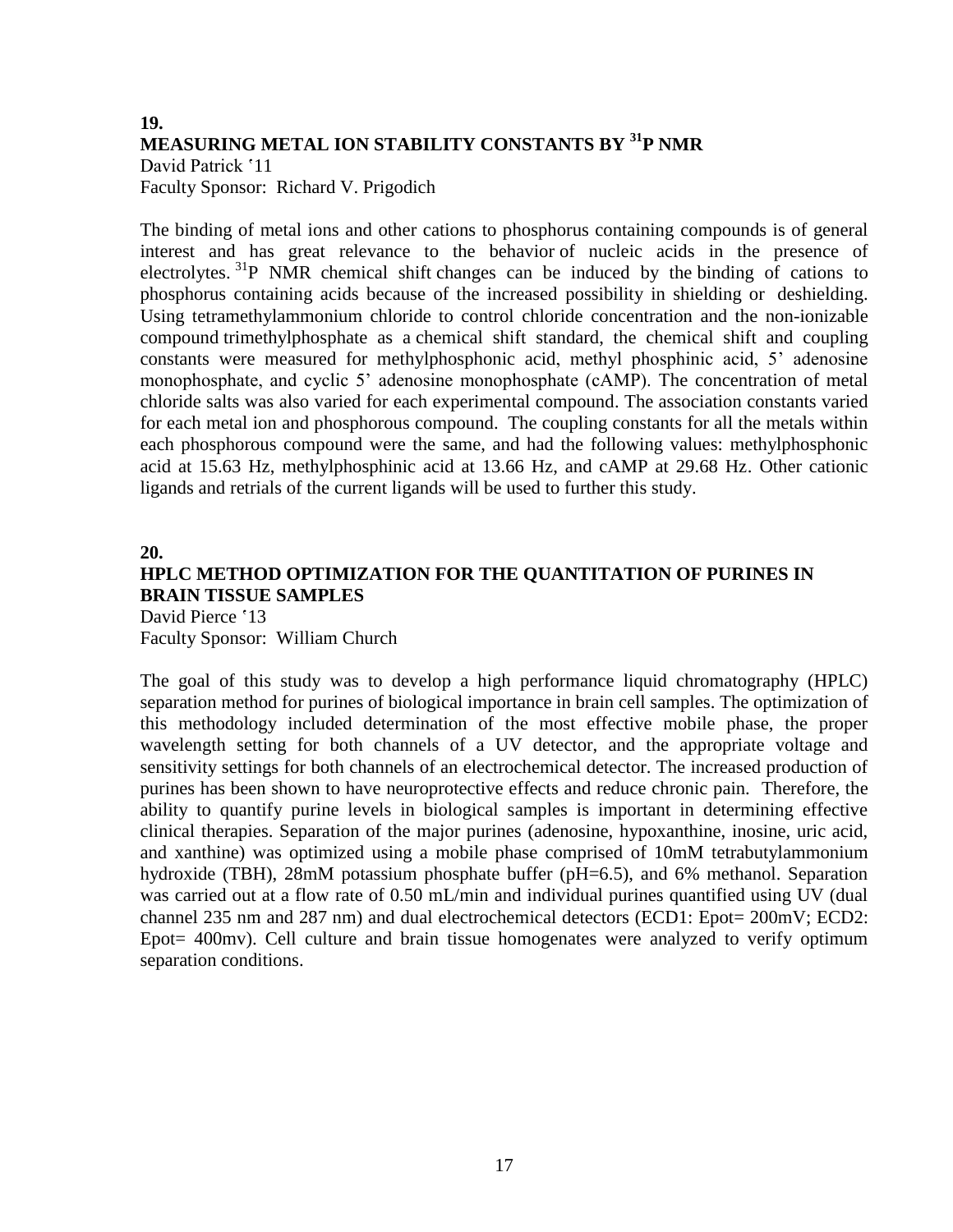### **21. DEVELOPMENT OF A SYSTEM TO STUDY PHOTOCHEMISTRY OF THE LIQUID-VAPOR INTERFACE**

Baltazar Ramos Jr. '11, Edward Harrington Jr. '11, John Hasychak III '11 Faculty Sponsor: Maria Krisch

Unique aspects of the liquid-vapor interface cause its composition, and sometimes chemistry, to be different from bulk liquid. Here we discuss the development of a droplet train apparatus, using a vibrating orifice, to study photochemistry at the liquid-vapor interface. Our goal is to compare bulk and interfacial photochemistry to see whether differences between the two are substantial, with atmospherically interesting organics in solution serving as a proxy for atmospheric aerosols. We use gas chromatography-mass spectrometry (GCMS) as an analytical method to follow the photochemistry of CH2ICl exposed to a ultraviolet laser light and broadband ultraviolet lamp. Orifices of 50 and 75 µm were characterized to produce the UV exposed droplet trains. Preliminary results show a promising decrease in signal but the magnitude of decrease is variable. Future work will consist of examining more methods to track photochemical products, characterization of different orifice sizes, and reducing variability of GCMS CH2ICl data.

### **22. CONFORMATIONS OF CYCLIC COMPLEXES FROM METALLACYCLES** Duyen Tran '13 Faculty Sponsor: Timothy P. Curran

The notion of using alkynes as ligands in coordination with Group VI metals began in the early 1960s when Tate and Augl studied the properties of  $W(CO)(3-hexyne)$  and found that the alkyne was linked to the metal via two separate bonds. The work was continued in the 1980s by Joseph Templeton at UNC-Chapel Hill, where extensive information on the synthesis and behavior of Group VI metals, particularly molybdenum(II) and tungsten(II) alkyne complexes, was obtained. He and his co-workers showed that the synthesis of a variety of tungsten(II) and molybdenum(II)-alkyne complexes was relatively simple, if prepared under the right conditions. More specifically was the establishment of the conformations and stabilities of the bis(alkyne) tungsten complexes. In our work we used Templeton's synthetic methods for forming bis(alkynyl) species. In his work two monoalkynes were coordinated to one metal. In this project one dialkyne is being coordinated to one metal, with both alkynes in the dialkyne being linked to the metal. Coordination of both alkynes in the dialkyne will generate cyclic structures, forming a metallacycle. Metallacycles employing bis(alkyne) complexes have not been reported before. The purpose of this research is to make such metallacycles and then determine their molecular shape. Under our experiment, a variety of complexes (1-hexyne & 1,8-nonadiyne) were reacted with  $W(CO)_{3}(dmtc)_{2}$ . The bis(alkyne) products were isolated, and their structures determined using NMR and MS methods. Electrospray mass spectrometry provided an isotope pattern for the molecular ion peak that is unique to the target molecule.. NMR provided information on the shape and flexibility of the molecules. The 1-hexyne complex was used as a control molecule for the metallacyclic 1,8-nonadiyne molecule. Results from this work will be presented.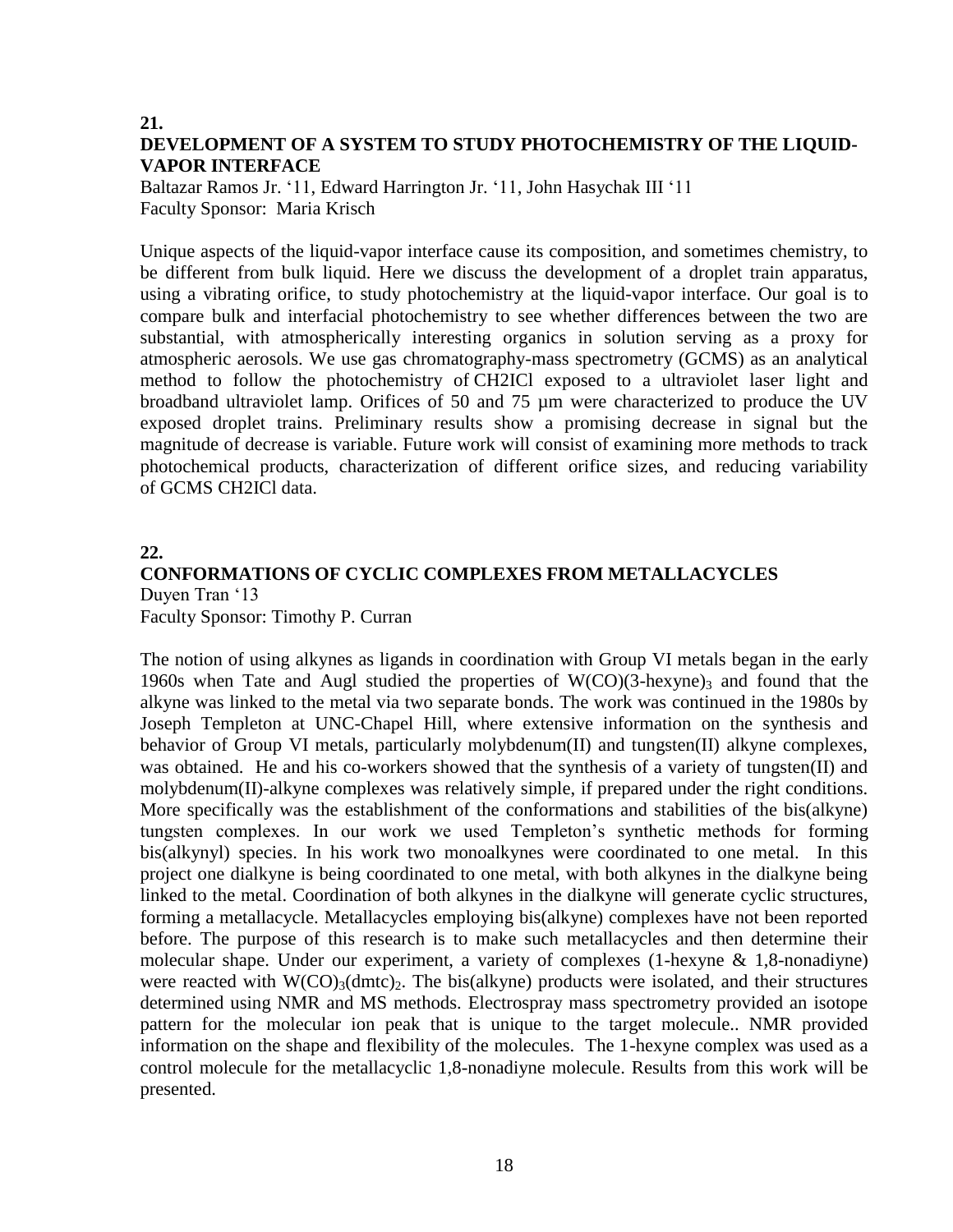### **23. SEM-EDS ANALYSIS OF COPPER AND CERAMIC ARTIFACTS** Lan Anh Tran '13

Faculty Sponsors: Ann Lehman, Maria Parr

In this project, a scanning electron microscope (SEM) equipped with an energy dispersive X-ray spectrometer (EDS) was used to analyze two types of artifacts, a copper bead and pottery fragments. The Woodland period copper bead was excavated in Essex, Connecticut. The pottery fragments were unearthed in Caesarea, Israel, and are around 2,000 years old. All artifacts were first photographed from many different angles using a Leica StereoZoom4 light microscope in order to document their original states. A piece of each artifact was then cut and carbon coated before mounting onto a stub. The mounted samples were analyzed with a JEOL JSM-IC848A SEM equipped with an iXRF X-ray energy dispersive spectrometer. The EDS function of the SEM was employed to determine the elemental composition of the copper bead and pottery pieces. Various areas on the bead were subjected to elemental analysis and all areas showed a very high concentration of copper. Also present were traces of silicon and oxygen which could be the result of corrosion due to interactions with the environment or a characteristic of the vein from which the copper was taken. Traces of iron were also found in one area. The matrix of the pottery samples showed the presence of silicon, oxygen, aluminum, and calcium. This is typical for an aluminosilicate clay composition. Traces of other elements typically found in pottery such as sodium, magnesium, titanium, potassium, and iron were also observed. The inclusions found within the matrix were composed of either silicon or calcium, indicating the presence of sand particles  $(SiO<sub>2</sub>)$  or shell material  $(CaCO<sub>3</sub>)$ , respectively.

# **COMPUTER SCIENCE**

### **24.**

#### **DISTRIBUTED HASH TABLES ON AD-HOC NETWORKS**

Prasanna Gautam '11 Faculty Sponsor: Timothy Richards

Distributed Hash Tables (DHT) is a new system that harnesses the storage and resources of large number of computers across the internet by providing a hash-table interface where the keys are hashes of the objects stored in the system. This kind of system is commonly used in peer-topeer file transfer protocols like Bittorrent where the nodes may be distributed anywhere in the internet and may drop in and out of connection. This is analogous to Ad-hoc networks in mobile devices where mobile devices may be communicating with each other without needing a common network provider like a wireless router or a mobile network provider. Unlike sharing data over internet, ad-hoc networks pose unique challenges as nodes can drop in and out of the network, DHTs may be able to solve this problem by making small chunks of the data and replicating across nodes. This could potentially make sharing large amount of data across this type of network much more viable. These projects focuses on implementing distributed hash table algorithms on ad-hoc mobile networks and understand how those networks behave in contrast with conventional data transfer methods.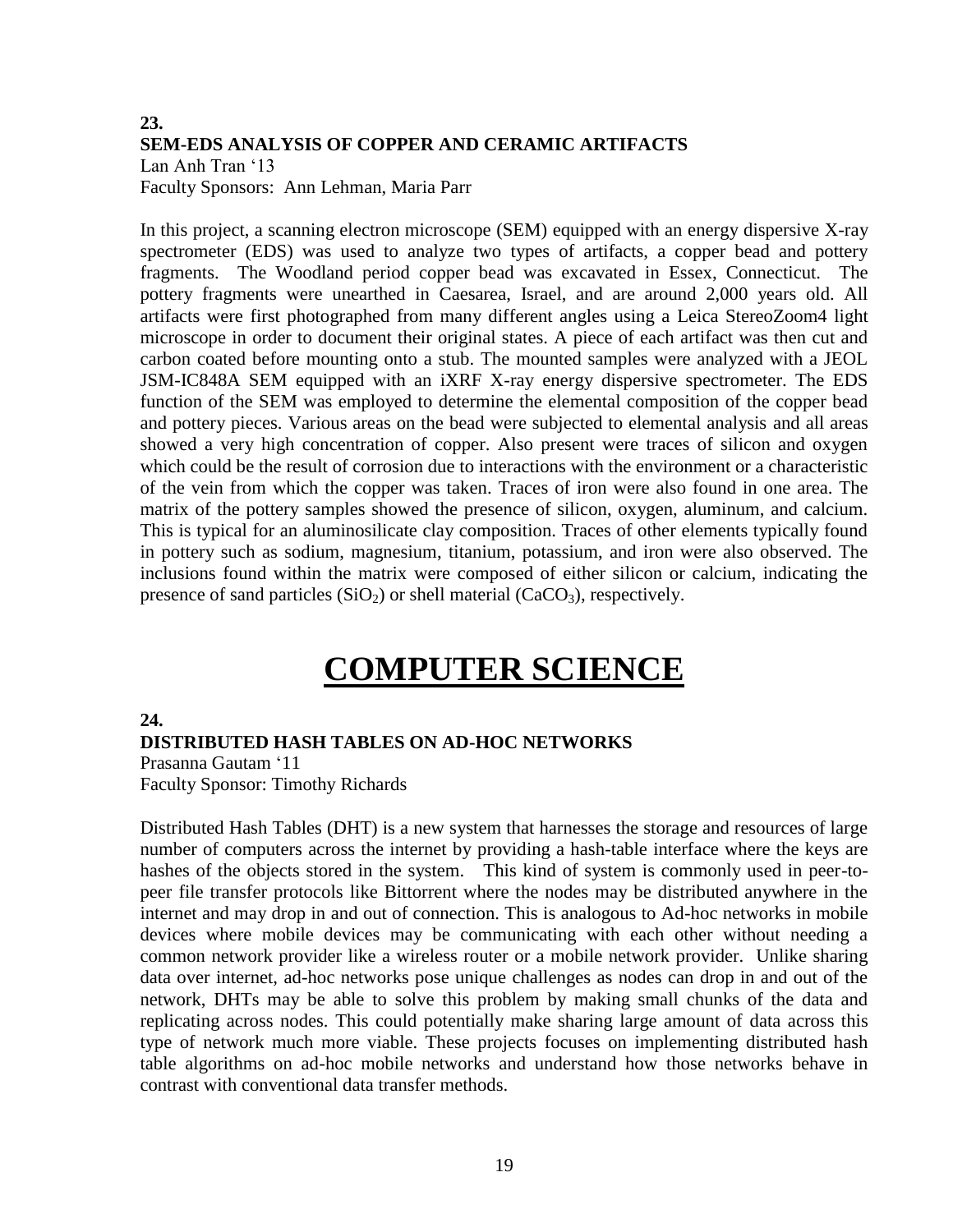# **25. PORTABLE OPEN SEARCH AND IDENTIFICATION TOOL**

Prasanna Gautam '11, Benjamin Hartung '11, Greg Vaughan '12, Scott Eckenthal '12, Rachel Foecking '11

Faculty Sponsor: Ralph Morelli

POSIT (Portable Open Search and Identification Tool) is a general purpose mobile application for Android phones that supports field-based search activities. Configured for a crisis management search mission, it records geo-coded *Finds* using a form-based interface. When network service is available, these Finds can be synchronized to a central database. When network service is not available, a common constraint in disaster recovery scenarios, POSIT utilizes an ad-hoc networking protocol to share finds directly among phones. In addition to its use as a tool in post-disaster scenarios, POSIT can be used by botanists, environmental scientists and other researchers who need to record and share data during fieldwork. It can also record and map the search path of field workers during a search expedition. The path can then be viewed in real-time on the server. The paths for different search expeditions can be merged and viewed together on the server. Along with making the application run more robustly, the ad-hoc networking protocol was rewritten into a separate module removing various dependencies.

### **26.**

# **CREATE YOUR OWN PHONE APPLICATIONS WITH APP INVENTOR FOR ANDROID**

Nina Limardo '11, Pauline Lake '13 Faculty Sponsors: Ralph Morelli, Trishan de Lanerolle

App Inventor is an entirely visual method of programming mobile web applications for Android phones. It was created by MIT's Hal Abelson in conjunction with Google Labs. App Inventor uses a visual interface consisting of blocks and widgets, rather than the code found in traditional programming languages, to allow developers to create smart phone applications. Because of the accessibility of its interface and the power of its underlying execution model, App Inventor lets non-programmers create sophisticated mobile applications. App Inventor was just released to the public in July, but it has already been met with praise and optimism by computer science instructors as a promising platform for introducing students to computer programming and computational thinking.

Our project focused on evaluating App Inventor as a suitable instructional environment for K-12. Our goal was to explore the still untapped research of how App Inventor can further stimulate high school students and encourage them to continue of the path of higher education for Computer Science. We will be furthering the research of Seymour Papert and MIT's Logo Foundation who envision children using Computer Science to change their world and expand their minds. We worked with two high school CS teachers to create an instructional method for their high school classes, and also created 6 mobile web applications for the Android phone using App Inventor. Our applications were completed in a very short amount of time ranging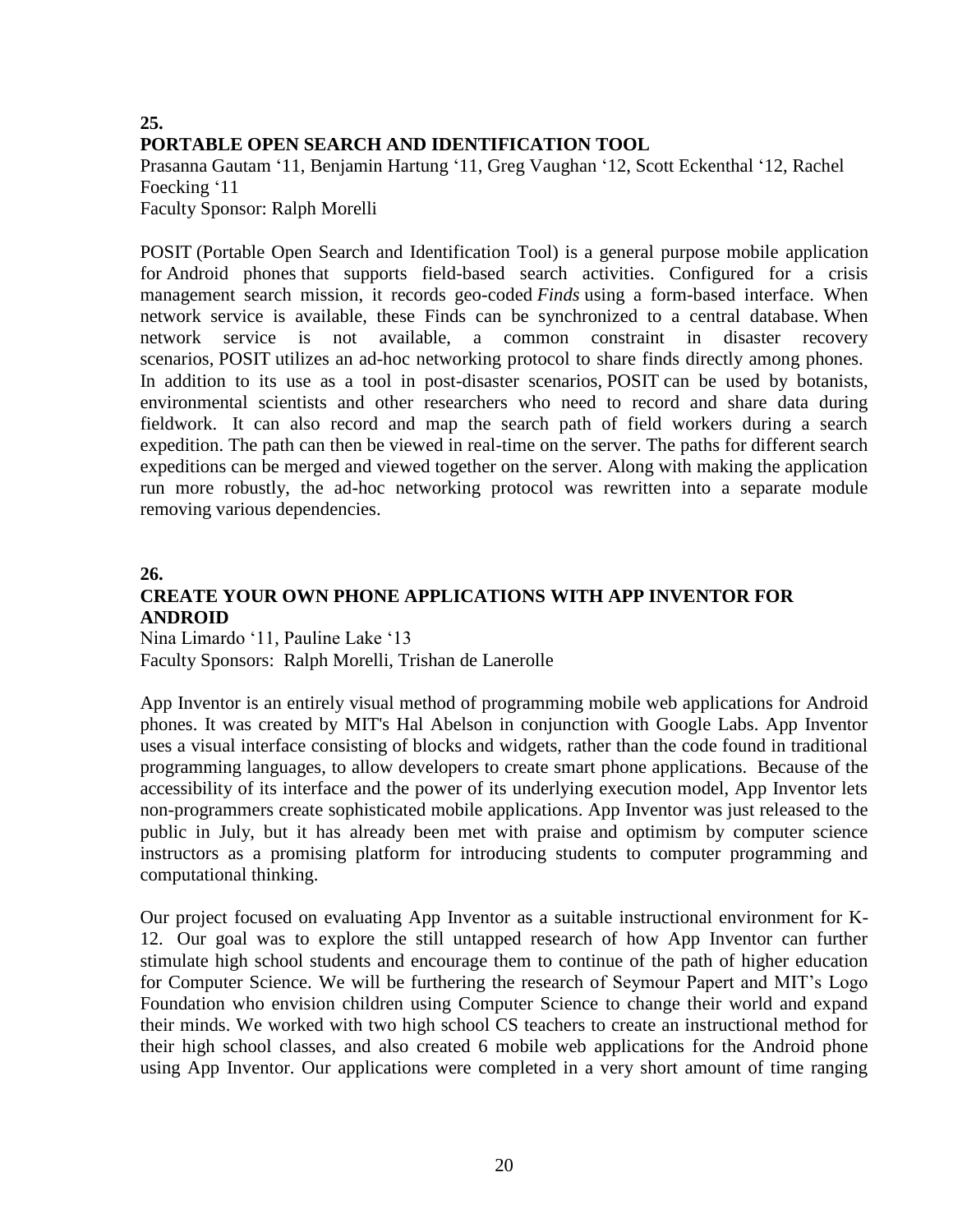from a day to two weeks depending on the complexity of the application. Based upon our research, we believe App Inventor provides the necessary skills to learn Computer Science.

# **ENGINEERING**

**27.**

## **CONSTRUCTION OF A ONE-COMPONENT FORCE BALANCE FOR MEASURING AERODYNAMIC DRAG IN A LOW SPEED SUBSONIC WIND TUNNEL**

Andrei Marchidan '13, Roarke P. McCormick '13 Faculty Sponsor: Joseph Palladino, Asnuntuck Community College Machine Shop

Drag forces oppose the relative motion of an object placed in a liquid and are directly proportional to the object's shape. The accurate measurement of drag forces on models is an indispensable tool for aeronautical engineers and designers. To accomplish this task, the construction of a simple one-component force balance to measure drag force in a subsonic wind tunnel was undertaken. The force balance uses a load cell from an electronic laboratory scale, which is equipped with four strain gauges mounted to a binocular spring element, whose geometry enhances the load cell's sensitivity. This force transducer is connected to a wheatstone bridge amplifier that converts voltage resistance changes to measured voltage in a computer with a data acquisition system. Signals are then interpreted in a user-friendly LabView program to give the values for the measured strain and drag force that is applied on the model. The load cell was tested with various weights and showed a linear interpretation of the strain applied, accurate to a 9% error which will be taken into account during calibration. The design of the force balance was made in SolidWorks C.A.D. software and is currently awaiting manufacture at the machine shop from Asnuntuck College. This force balance will be used to measure drag force on bluff bodies in the Trinity Engineering wind tunnel.

#### **28.**

### **A STUDY ON SHADOWING EFFECTS FOR VEHICLE-TO-INFRASTRUCTURE COMMUNICATIONS ON-ROAD**

Michael Rueger '13 Faculty Sponsor: Lin Cheng

The goal of this project is to determine the effects of shadowing and signal attenuation in a wireless communication channel between a receiver and transmitter in: urban, suburban, and rural street environments. Environments were varied based on the speed at which the receiver was traveling as well as lanes of traffic for the receiver and potentially the receiver to travel in. In all scenarios studied a standard car antenna was used as the receiver with either a light pole or a specially designed truck being used as the transmitter depending upon the case. All of the studies were done using programs generated in MATLAB with inputs that were changed to correspond to the various cases. The results that have been generated thus far showed an expected shadowing effect based on the location of the receiver and the transmitter and most signal changes can be explained. The only uncertainties that remain are increases in signal strength that occur with specific receiver and transmitter locations in the non-highway cases.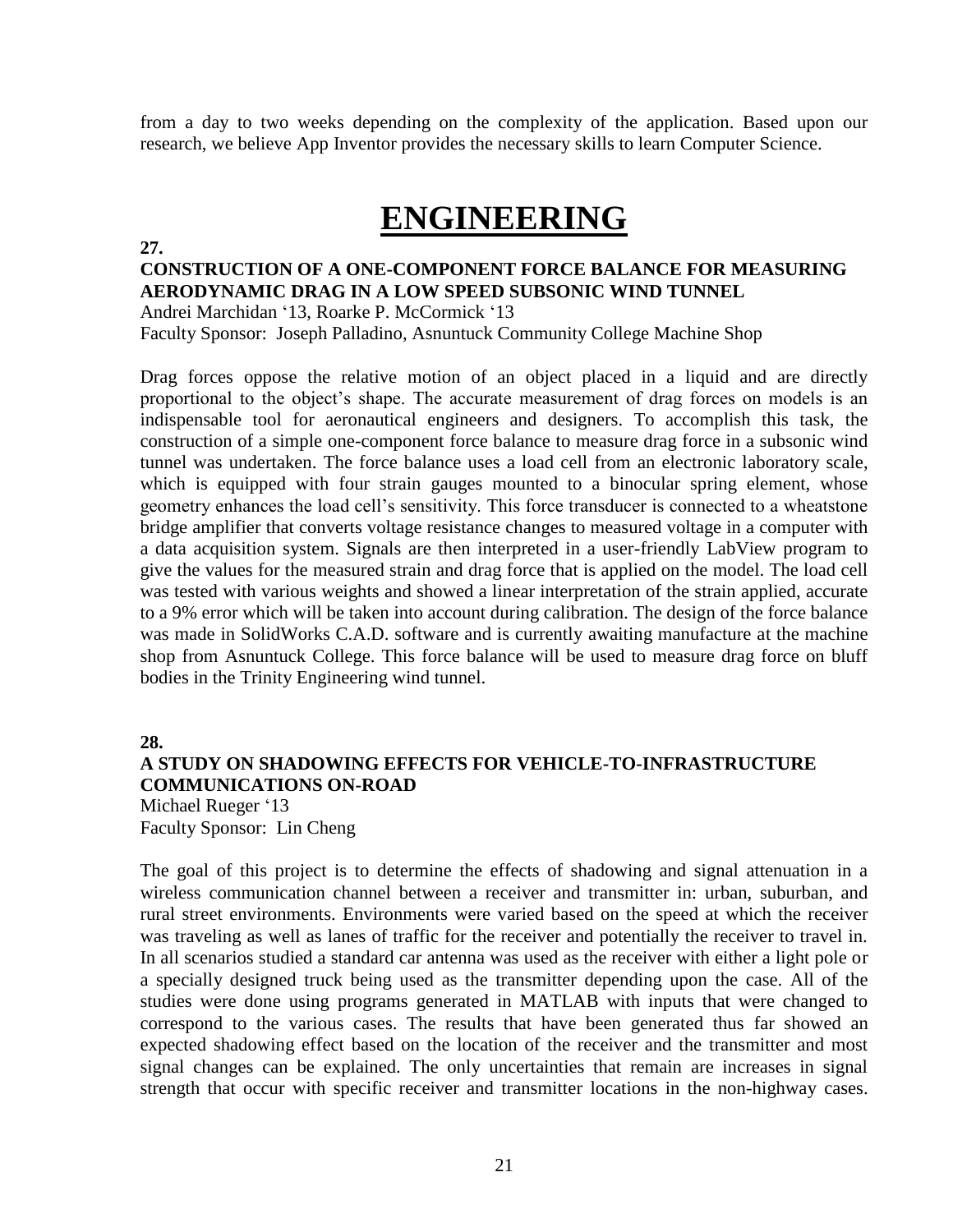Eventually, this study may lead to the ability to get rid of large signal towers with smaller and cheaper transmitters being placed on light-posts or specially designed trucks.

### **29.**

# **DESIGN OF A STATIC LOADING DEVICE FOR INTERVERTEBRAL DISK COMPRESSION IN A RAT TAIL MODEL**

Lorenzo Sewanan '12

Faculty Sponsor: Nadeen Chahine, PhD, Feinstein Institute of Medical Research, North Shore Long Island Jewish Medical Center University Hospital

Intervertebral discs (IVD) are biomechanical structures which dissipate mechanical energy and transmit forces in the spine, allowing skeletal motility and integrity. IVD degenerative disease and lower back pain result in significant socioeconomic and clinical problems. IVD degeneration is caused by complex and interacting factors including nutrition deficiency, mechanical overloading or mis-loading, various chemical and biological stimuli, and genetics. In particular, physiological and non-physiological loading of the IVD in vivo and in vitro has been shown to cause deterioration of the IVD structure and matrix and is associated with a biochemical response in the IVD, dependent on duration, magnitude, and modality of the loading. The current project focused on the development of a device for *in vivo* compression of IVDs for use in conjunction with additional injuries and insults to the rat tail model of the spine. Evaluation of different methodologies for loading showed that the modified Ilizarov-type design was the most consistent and effective mechanism for this model. Design of an Ilizarov-type static loading device necessarily depended on the anatomy of the rat model, the biomechanics of the IVD, and material properties of the IVD.

# **ENVIRONMENTAL SCIENCE**

#### **30.**

### **ENVIRONMENTAL SCIENCE FIELD TRIP TO DEATH VALLEY AND THE EASTERN SIERRA**

Christopher J. Binnie '12, Amy M. Duggan '12, Daniel Echavarria '12, Hannah C. Harvey '12, Giuliani Lopez '11, William B. Martin-Black '12, Renee A. Murray '12, Brittney M. Payton '12, Kelsey A. Semrod '12, Chris M. Wright '13

Faculty Sponsors: Christoph Geiss, Jonathan R. Gourley

From May 24th through June 5th, a group of nine students and two professors went to Death Valley and the Eastern Sierras on the Environmental Science program's annual summer field study. Death Valley and the Eastern Sierras are both located in the western part of California. Past tectonic activity created the Great Basin, an area with mountains and valleys. The Great Basin has both the lowest and highest point in North America, which are only 85 miles apart. We traveled in a van to several base camps, from those camps we would then hike throughout to our points of interests. During the first several days of the trip we took several short hikes, starting with La Madre-White Rock Loop and Icebox Canyon at the Red Rock National Park. The short hikes prepared us for a seven-mile hike from Mahogany Flats to Telescope Peak, which went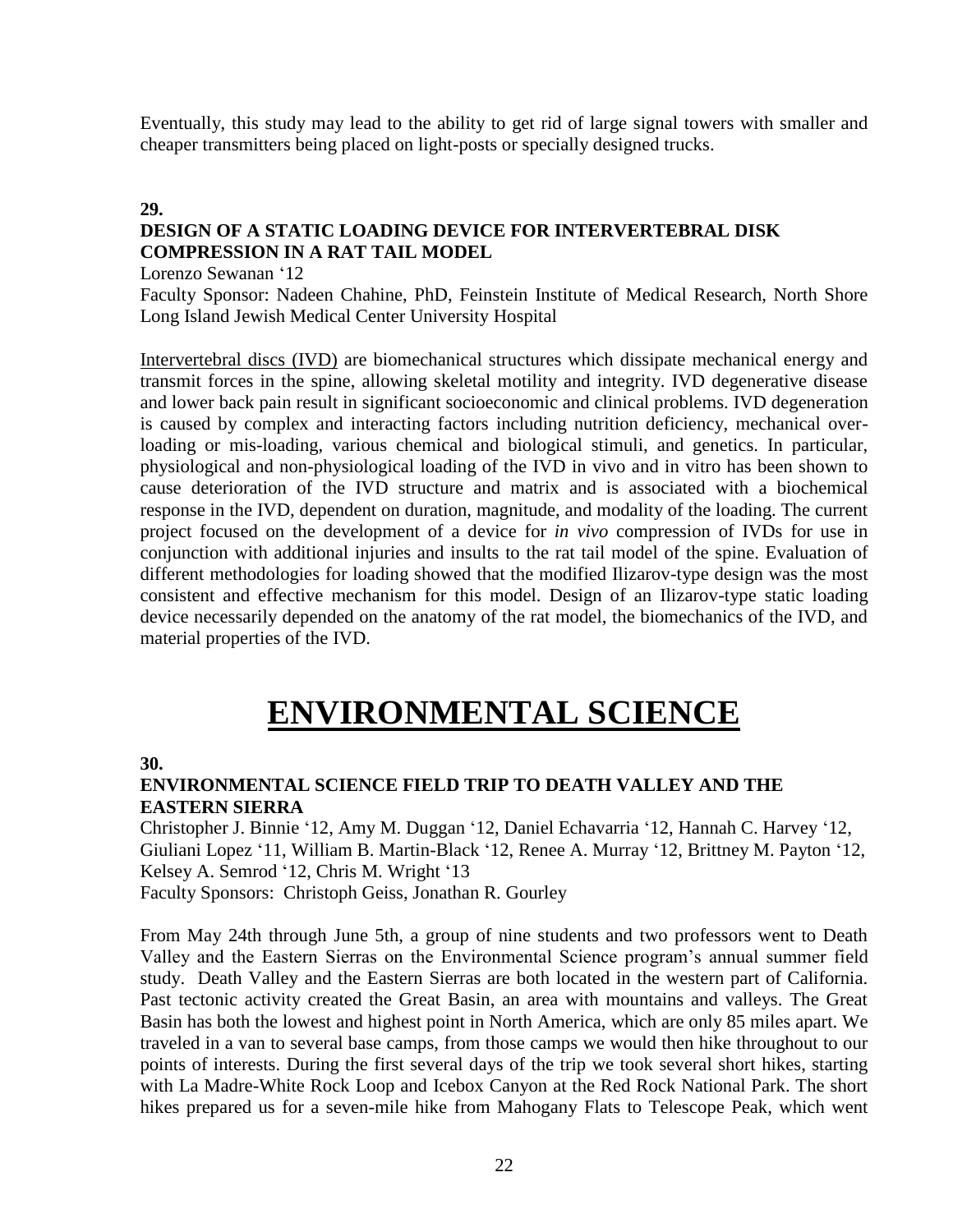from 8133 feet elevation to 11, 049 feet elevation. Our trip to the Eastern Sierras provided a contrast in geology to Death Valley. While hiking to the Inyo Craters we encountered snow high enough that we could not drive over it. The differences between the two regions were visible in the amount of vegetation and animals present in the Eastern Sierras vice Death Valley. The flora and fauna of Death Valley and the Eastern Sierras have many adaptations that enable them to survive. An example of this extreme adaptability to the extreme climate of Death Valley animals would be the pup fish, which can only survive in water temps of  $110^{\circ}$  F. The bristlecone pines, considered to be one of the oldest living organisms on the Earth are located in the White Mountains in the Eastern Sierras. Methuselah, the oldest bristlecone pine is over 4,00 years old. Bristlecone pines have adapted to the harsh climate of the White Mountains. Our trip helped us to better understand that various effects of geology on a region. The trip was a great experience, one I will never forget.

#### **31.**

# **TOXIC TRACE METAL MOBILITY IN THE TROUT BROOK AT THE WEST HARTFORD LANDFILL, WEST HARTFORD, CONNECTICUT**

Vicky Doñé '11, Shuyang Zhu '13, William Martin-Black '12 Faculty Sponsor: Jonathan Gourley

The Park River is an urban river that flows through greater Hartford, into the Connecticut River, and ultimately into the Long Island Sound. The Trout Brook, a channelized tributary of the south branch of the Park River has a history of toxic trace metal discharges from several metal finishing industries. In addition, the West Hartford landfill, a semi-closed unlined landfill facility, discharges its storm and waste water into the Trout Brook. Sediment samples were collected around the storm water outflow of the landfill on four different dates in the spring and summer of 2010 to determine whether the point source contributes to elevated toxic trace metal concentrations within the sediment of the Trout Brook. Before and after several rain events, samples were collected to observe how the rain events influenced the mobility of sediment and toxic trace metals in the channelized stream. We analyzed for nine metals including cadmium, iron, manganese, lead and zinc using inductively coupled plasma spectrometry (ICP-OES) after a weak acid digestion method that extracted metals adsorbed to silt and clay sized particles (grains < 63µm). Contour maps for each metal were constructed in ESRI ArcGIS 9.3 to map spatial and temporal variations of metal concentrations at different sampling sites before and after the rain events. For all trace metals (except cadmium and lead), there was a statistical increase (p-value < 0.05) in metal concentration after the rain events and a statistical increase (p-value  $\langle 0.05 \rangle$  in metal concentrations downstream of the outflow suggesting a dynamic sediment bedload during moderate storm events.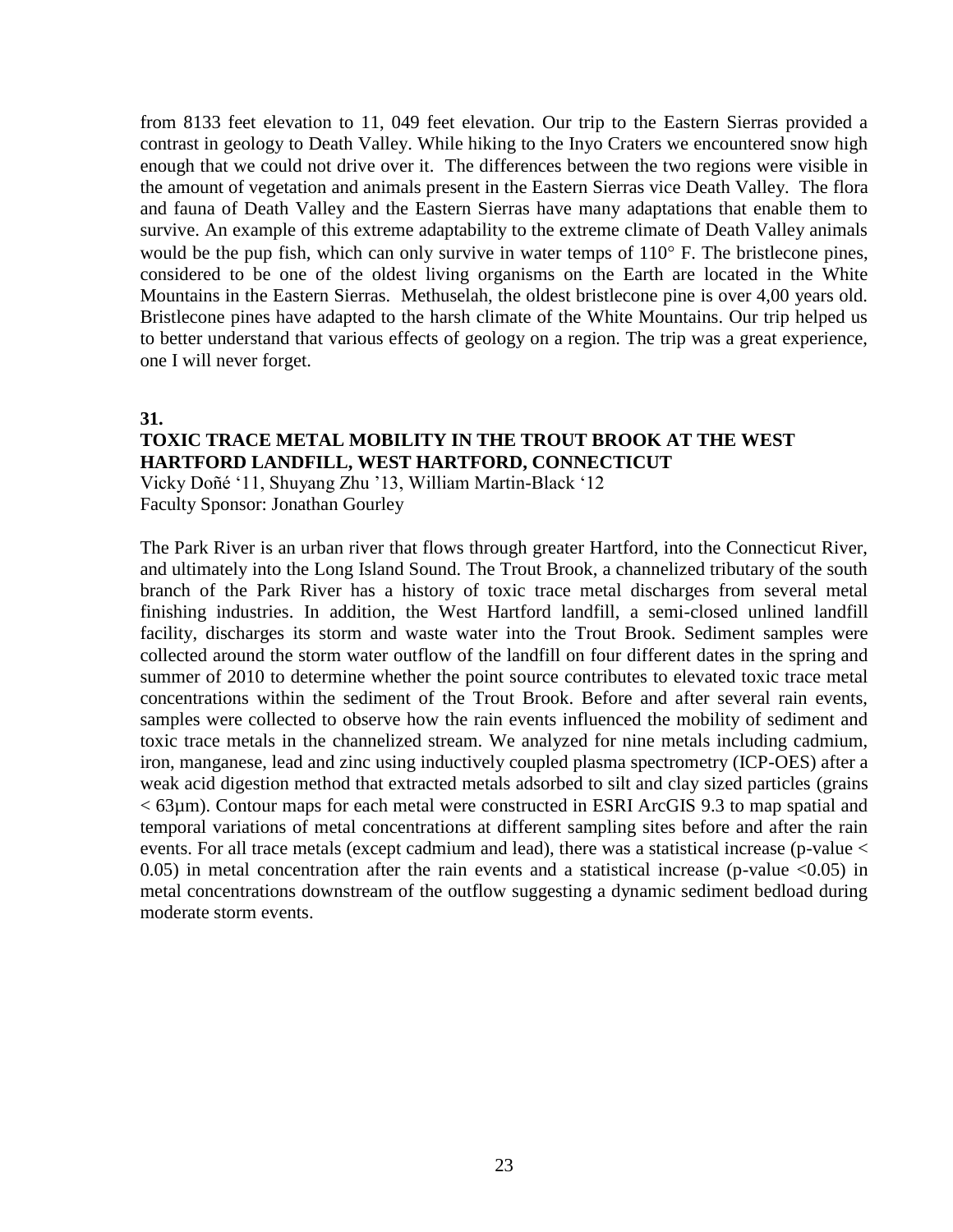#### **32. MAGNETIC PROPERTIES AS INDICATORS OF ALEWIFE POPULATION CHANGE** Michael Oleskewicz '13

Faculty Sponsors: Christoph Geiss, David Post, Derek West, Yale University

Alewives are anadromous fish that live primarily in the ocean and migrate inland to breed in fresh water. Over the past few decades, alewife populations have been declining in Connecticut, and Bride Lake is one of the few sites in the state where they can still be found in relatively large numbers. In collaboration with Yale University, this study characterizes the magnetic properties of Bride Lake sediments. We would like to know whether changes in alewife population size (as estimated from variation in nitrogen isotopic ratios) have had a geochemical effect on the lake environment. We measured several properties to characterize the magnetic component of the sediment. Variations in magnetic susceptibility  $(\kappa)$  were used to determine the relative depths of five partially overlapping sediment cores. Magnetic remanence parameters (ARM and IRM) were used to characterize the ferrimagnetic mineral component of the core. κ, ARM and IRM all show higher values for the core top than for lower areas. ARM – ratios (ARM/IRM) suggest that the magnetic minerals in older sediment are mostly fine-grained. S-ratios indicate variations in magnetic mineralogy. S-ratios display a correlation between sediment magnetic properties and the magnitude of Alewife runs (shown by variations in d15N). Bride Lake data was collected in the spring, and summer research explored sediment from Uncas Pond, a landlocked body of water where alewives cannot migrate. Differences in magnetic trends between the two data sets may therefore be attributed to the variation of alewife runs in Bride Lake. When compared, both d15N and magnetic values were found to have less variation in Uncas Pond. Future research will provide more insight into the history of alewife populations in prehistoric times as well as the processes that link alewives to sediment magnetic properties in CT lakes.

**33.**

### **SYNERGISM AND ANTAGONISM IN TOXICITY OF MIXTURES OF PHARMACEUTICALS TO** *DAPHNIA MAGNA*

Pooja Shakya '11, Richard S. Kim'13 Faculty Sponsor: Alison J. Draper

Pharmaceuticals escape wastewater treatment and contaminate aquatic environments; there is increasing concern about the exposure of aquatic organisms and the combined toxicity of this complex mixture of chemicals. Four human pharmaceuticals were chosen for this study: all are water-soluble and thus, complications of solvent effects are eliminated, and all are commonly used in the U.S. and have been detected in the aquatic environment. A 48-hour motility assay of <24 hour-old *Daphnia magna* neonates was used to examine the effects of a mixture of commonly-used pharmaceuticals.  $LC_{50}$  and NOAEL concentrations of propranolol, metoprolol, terbualine, and metformin were estimated. *Daphnia* were then exposed to all possible combinations of these drugs, all at their NOAEL concentration. Synergy and antagonism were observed in these mixtures. Metformin and metoprolol together (but not separately) were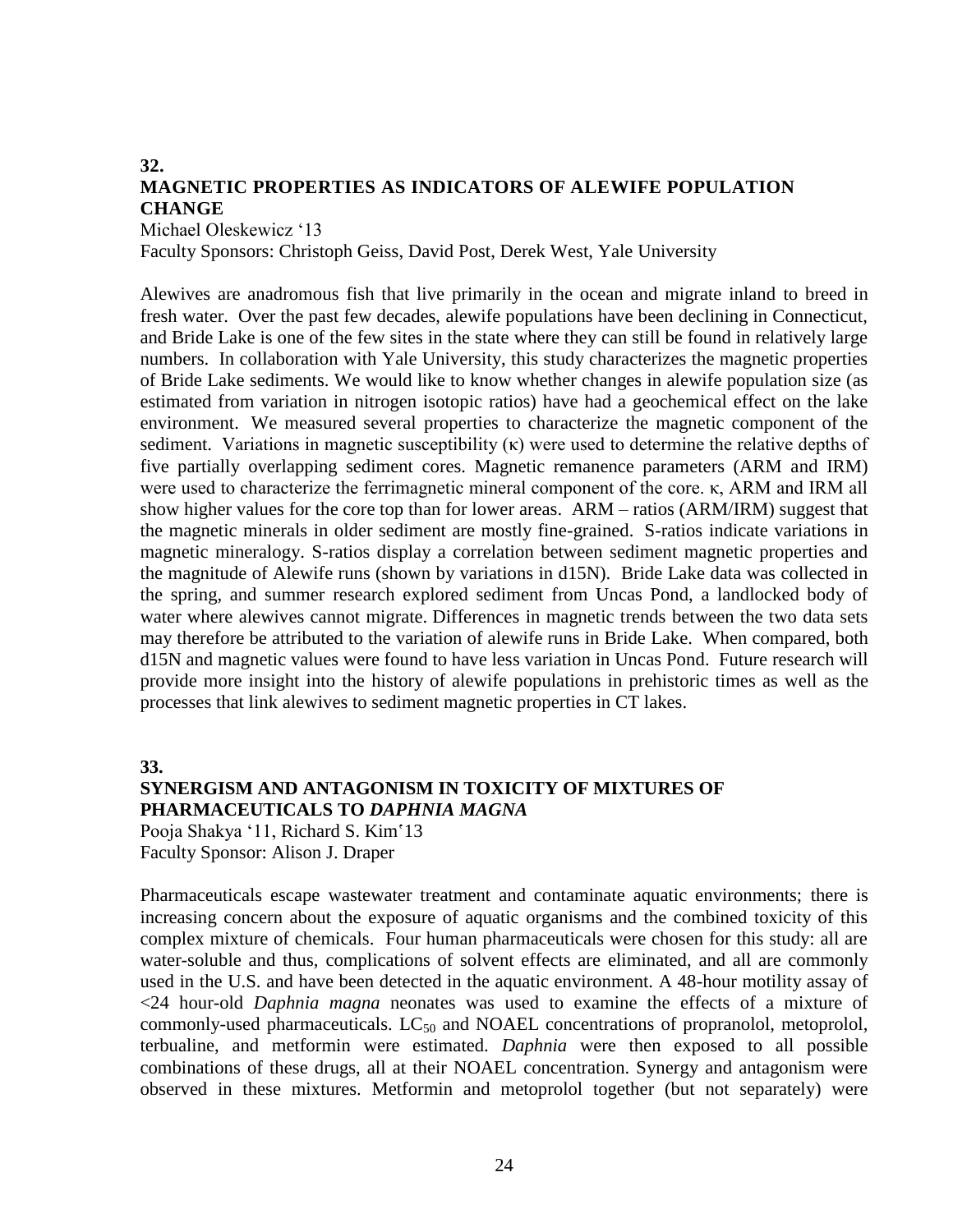synergistic with propranolol, additionally, terbutaline and propranolol were synergistic, but the addition of either metformin or metoprolol to the mixture antagonized the combined toxicity of the terbutaline/propranolol mix. None of these relationships would be predicted by the drugs' mechanism of action in humans. Frequent use of pharmaceuticals by consumers coupled with imperfect methods of wastewater treatment will likely increase pharmaceutical residue in the aquatic environment. Future experiments will be aimed at determining the mechanism of drug interactions observed in this study.

# **NEUROSCIENCE**

**34.**

### **CONTRASTING EFFECTS OF A KETOGENIC DIET ON SEVERAL CHARACTERISTICS OF INFLAMMATION**

Joshua H. Altschuler '13 Faculty Sponsor: Susan Masino

Inflammation is characterized by blood vessel dilation, fluid movement from across blood vessel walls, and white blood cell infiltration. We had hypothesized that the ketogenic diet (a very-low carbohydrate diet used to treat epilepsy) would have beneficial effects on inflammation. In initial experiments, we found that the ketogenic diet reduced swelling and fluid movement in experimentally-induced inflammation in rats (Ruskin et al. 2009, PLoS One). The present study extended this work to examine white blood cell infiltration. We injected two groups of rats, one on a ketogenic diet, and another on a typical rat pellet diet, with CFA (an inflammatory agent) into one hindpaw. After two days, paws were weighed, inflamed tissue was frozen, crushed, and dispersed in buffer. An enzyme assay for myeloperoxidase was performed on aliquots of this solution; myeloperoxidase is an enzyme present only in white blood cells (specifically, neutrophils). Replicating our prior study, ketogenic diet treatment reduced paw swelling. Yet, in the same tissue, ketogenic diet treatment also increased white blood cell infiltration. Therefore, the ketogenic diet unexpectedly has contrasting effects on different characteristics of inflammation. This pattern of effects might help inform us as to the mechanism(s) of the beneficial aspects of this diet, which remain speculative.

**35.**

### **EFFECTS OF A KETOGENIC DIET ON WEIGHT MAINTENANCE AND LIFESPAN OF R6/2 HUNTINGTON'S DISEASE TRANSGENIC MICE**

Joshua H. Altschuler '13, Jess Cote '12, Rachel Riendeau '12, Jessie Ross '10, Tracey Suter '11, Julia Svedova '11

Faculty Sponsors: Susan Masino, David Ruskin

A ketogenic diet is a restricted diet that is high in fats and very low in carbohydrates. It is used clinically to treat epilepsy and has been found to be beneficial in several animal models of neurodegenerative diseases. Huntington's disease is an inherited fatal neurodegenerative disease caused by expansion of CAG polyglutamine repeats in the *huntingtin* gene. At disease onset, persons with Huntington's experience many symptoms, including weight loss and deterioration of cognitive and motor skills; their lifespan is shortened significantly. Here we tested the effects of a ketogenic diet in a transgenic mouse model of Huntington's disease (R6/2) to determine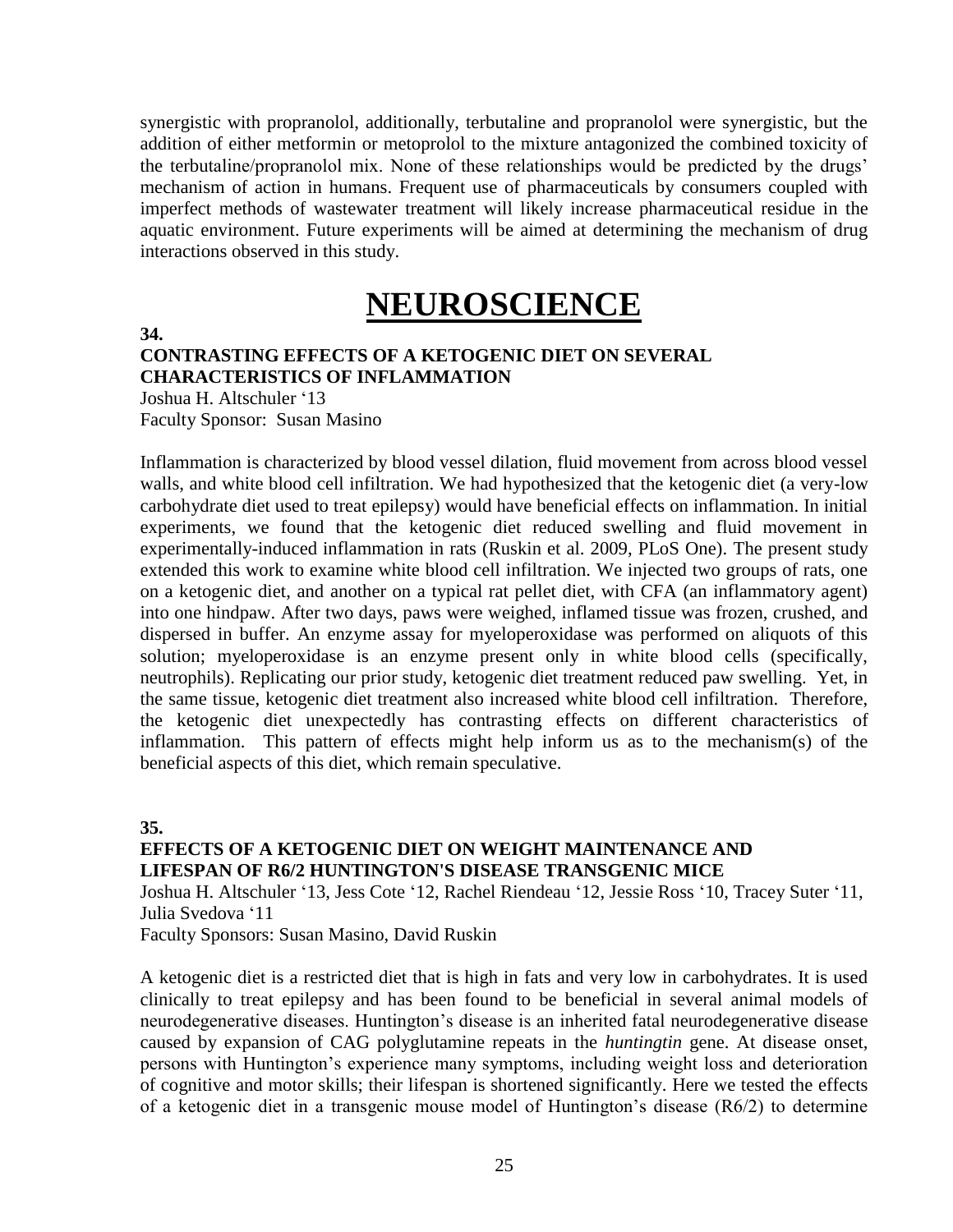whether the diet improves weight maintenance and longevity. Both R6/2 and control mice were placed on either a ketogenic or standard diet at 6 weeks of age and weighed twice weekly. For each mouse the date of natural death was recorded. We found that body weight was maintained by R6/2 mice on the ketogenic diet markedly longer than R6/2 mice on the standard diet (an additional 4.0 weeks for females and 2.5 weeks for males). In parallel, male and female control mice on the ketogenic diet gained weight at a faster rate than those on the control diet. While the ketogenic diet improved weight maintenance, in this study it did not improve longevity. There was a slight trend for females on the ketogenic diet to live longer than those on the standard diet, but the effect was not significant. These results suggest that the ketogenic diet helps maintain weight in an animal model of Huntington's. This finding is contrary to some ketogenic diet research, which cites caloric restriction as a key mechanism for improvement in animal models of neurodegenerative diseases. Separate analyses of effects of the ketogenic diet on cognitive and motor skills in R6/2 mice continue in a parallel study. In general, metabolic therapy such as a ketogenic diet may be useful in alleviating some symptoms of Huntington's disease. Supported by CHDI, NIH and Trinity College.

#### **36. MUSIC OR NOISE?** Elsie Arce '12

Faculty Sponsor: Dan Lloyd

Some argue that not everything is music, more specifically, noise is not music. Others, such as John Cage, argue that "there is no noise, only sound". In my lab this summer, we worked to compare the properties of music with the activity of the brain to see if the brain exhibited any musical properties. My project focuses specifically on whether or not people can tell that brain music is from brains and random music from random sounds. I had 15 participants listen to various clips of random sound and brains and found that the majority of the participants could differentiate between the brain and random sounds. This shows that brain activity is closely related to music, if not music itself.

#### **37.**

# **THE PREVALENCE OF MENTAL ILLNESS IN VARIOUS STAGES OF HOMELESSNESS**

Ethiopia Kabtimer '13, Marta Zamroziewicz '13 Faculty Sponsor: Sarah Raskin

According to estimates in 2004, 1,625 individuals and 1,267 households are homeless in the Hartford region at any point in time . For the purpose of this research study the adapted definition of homelessness is an urban lifestyle "characterized by the absence of permanent housing, supportive family bonds, and no defined roles of social utility and moral worth." By conducting a series of interviews and assessments with 10 homeless individuals, the existence of alcohol and substance abuse (past or present), existence of brain injury (past or present), cognitive abilities, and finally the psychological health of these individuals were evaluated. A one-way analysis of variance indicated that there was a significant difference in reported psychiatric disorders between people in different kinds of homeless situations (i.e., street people or those subsisting in emergency shelters, those residing in transitional living facilities, and those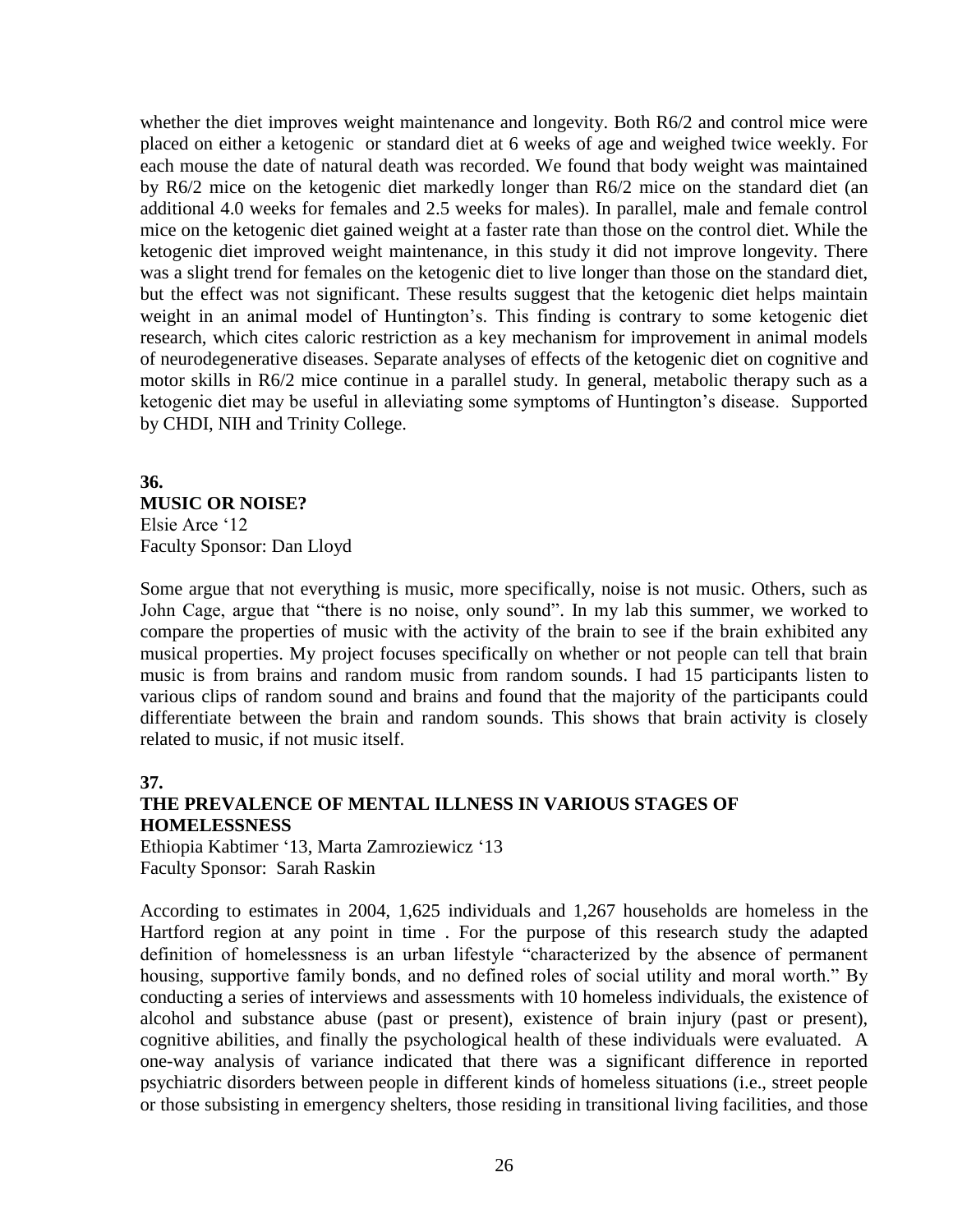situated in subsidized apartments). These results are consistent with prior reports of the link between homelessness and the presence of psychiatric illness.

**38.**

### **PERFORMANCE OF CHILDREN ON THE MEMORY FOR INTENTIONS SCREENING TEST FOR YOUTH (MISTY)**

Ginger Mills '12, Julianne Garbarino '11 Faculty Sponsor: Sarah Raskin

One-hundred and sixteen children, between the ages of four and fifteen, were administered the Memory for Intentions Screening Test for Youth (MISTY), a novel test of prospective memory (ProM) based on the Memory for Intentions Screening Test (MIST; Raskin, 2009). The MISTY includes ProM measures that differ in time delay between instructions and response (two versus ten minutes), cue type (event-based versus time-based), and response type (verbal versus action). Overall, participants performed better on event-based than on time-based cues, and better on two- than on ten-minute delays. There were no overall differences between performance on verbal compared with action responses. Participants were divided into five age groups (five to six; seven to eight; nine to ten; eleven to twelve, and thirteen to fourteen years of age). Children ages 5 to 6 performed significantly more poorly on all ProM measures than all other groups, suggesting a large increase in ProM development around age 7. As age increased, performance on various stages of ProM improved. Younger children (five through ten years old) performed significantly better on shorter time delays than longer delays and on event-based cues than timebased cues. In the older groups there were fewer differences, with 11-12 year olds performing better on shorter delays but not differing on cue type or response type and 13-14 year olds not differing on any measure. There were no differences in any group's performance depending on whether the response was verbal or action. Regarding the ongoing task, the youngest group performed most poorly, suggesting that their poor ProM performance was not due to focusing on the ongoing task instead. There were no gender or ethnicity differences. The results suggest that further studies that expand the age boundaries may provide further insight into the ages at which the different stages of prospective memory develop.

### **39. MUSICAL PROPERTIES OF THE BRAIN** Oladayo Oyedele '11 Faculty Sponsor: Dan Lloyd

Specialized neural networks have been identified for processing music and language in the brain. A new method of cognitive research uses music to identify various forms of cognitive activity. Human cognition and attention can be reduced to variables and patterns representing temporal perception. Similarly, all forms of music carry properties of temporal and mathematical organization. Musical components can be used to represent neural activity, revealing aspects of cognition outside of visual boundaries such as functional Magnetic Resonance Imaging (fMRI). Using a rhythmical approach for cognition can be characterized by time intervals representing events in space and time (London, 2004). Rather than studying neural activity while performing a specific task, this study utilized images from patients in the resting state (rfMRI). The state allowed us to study cognition without the interference of motor and sensory tasks. Essentially,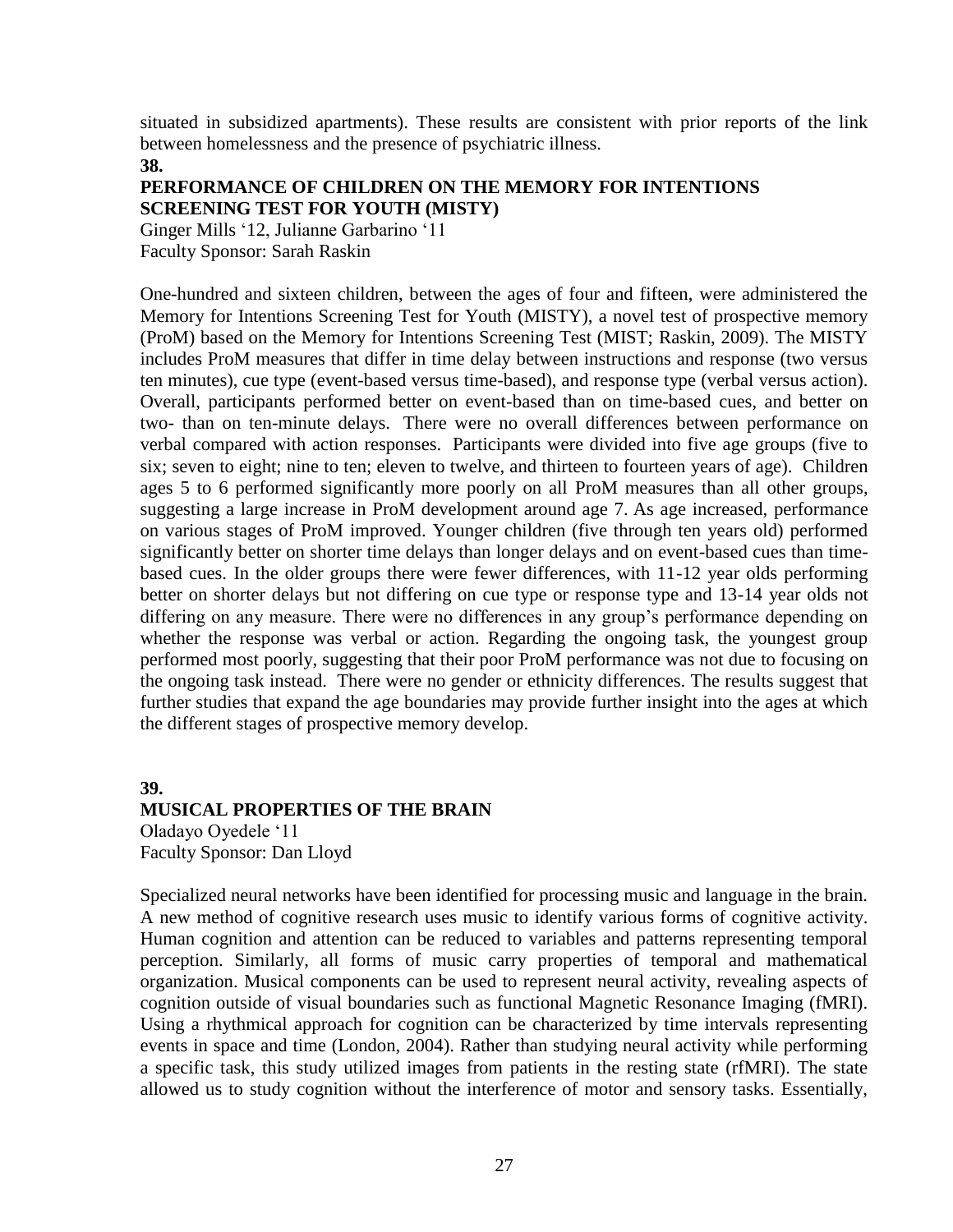correlation between the mind and music was the topic of interest. Is the mind a form of music? What can this music tell us about functionality in neural pathways and the mind as a whole? **40.**

# **URIC ACID MANIPULATION AND CELL DIFFERENTIATION: NEUROPROTECTION AGAINST OXIDATIVE STRESS?**

Lisa Pierce '11 Faculty Sponsor: William Church

SH-SY5Y cell cultures were used to investigate the neuroprotective properties of uric acid in toxin-induced neurodegeneration. Additionally, the effect of differentiating these cells on toxicity was evaluated. Endogenous levels of uric acid, an antioxidant thought to be involved in the pathology of Parkinson's disease, were altered using xanthine oxidase inhibition by allopurinol treatments. Cells were treated with 0.5mM rotenone for 24 hours. Live Cell/Dead Cell assays were performed to evaluate the viability of the cells from each treatment group and assess the effect of altered uric acid levels on cell survival. The importance of using differentiated versus undifferentiated SH-SY5Y cells in neurotoxicity studies is controversial. Retinoic acid was used to differentiate cells prior to uric acid level manipulations. It was found that retinoic acid induced a morphological change in the cells and altered the sensitivity of the cells to rotenone. The results of this research suggest that additional evaluation of the effects of differentiation on neurotoxicity susceptibility is needed.

**41.**

### **THE EFFECT OF ACUTE STRESS ON THE NEUROPLASTICITY OF NEONATALLY-ISOLATED RATS**

Melike Sunay '10, Kat Smith-Petersen '11, Tashi Genden '12, Ela Cross '13 Faculty Sponsor: Harry Blaise

The basolateral amygdale (BLA), a region of the brain associated with stress response and emotional arousal, and the dentate gyrus (DG) of the hippocampus, associated with learning and memory, have been shown to be connected synaptically creating a linkage between brain activity subserving memory and emotion. To investigate this link, the effect of acute stress on the hippocampus and amygdala in neonatal rats were studied through measurements of long-term potentiation (LTP) in neonatally stressed and non-stressed rats. LTP—an increase in the strength of the synapse between connected neurons—has been shown to play an important role in the formation of memories and associations. We studied two groups of rats: an experimental group (ISO) which was isolated from their mother and siblings for one hour daily from days 2 to 9 of life; and a control group (NH) which was not isolated or handled by humans. Once both groups of rats matured to adulthood (70-120 days old), stimulating electrodes were implanted into the basolateral amygdala and recording electrodes were implanted into the dentate gyrus during stereotaxic surgery under anesthesia. One week after the surgery, LTP was induced in the dentate gyrus through tetanization of the basolateral amygdala. Ninety minutes after LTP induction, rats of both groups were acutely stressed through the use of a movement-inhibiting restrainer for 30 minutes. Following application of the acute stressor isolated rats showed more highly enhanced LTP compared to rats of the control group. These results suggest acute stress results in markedly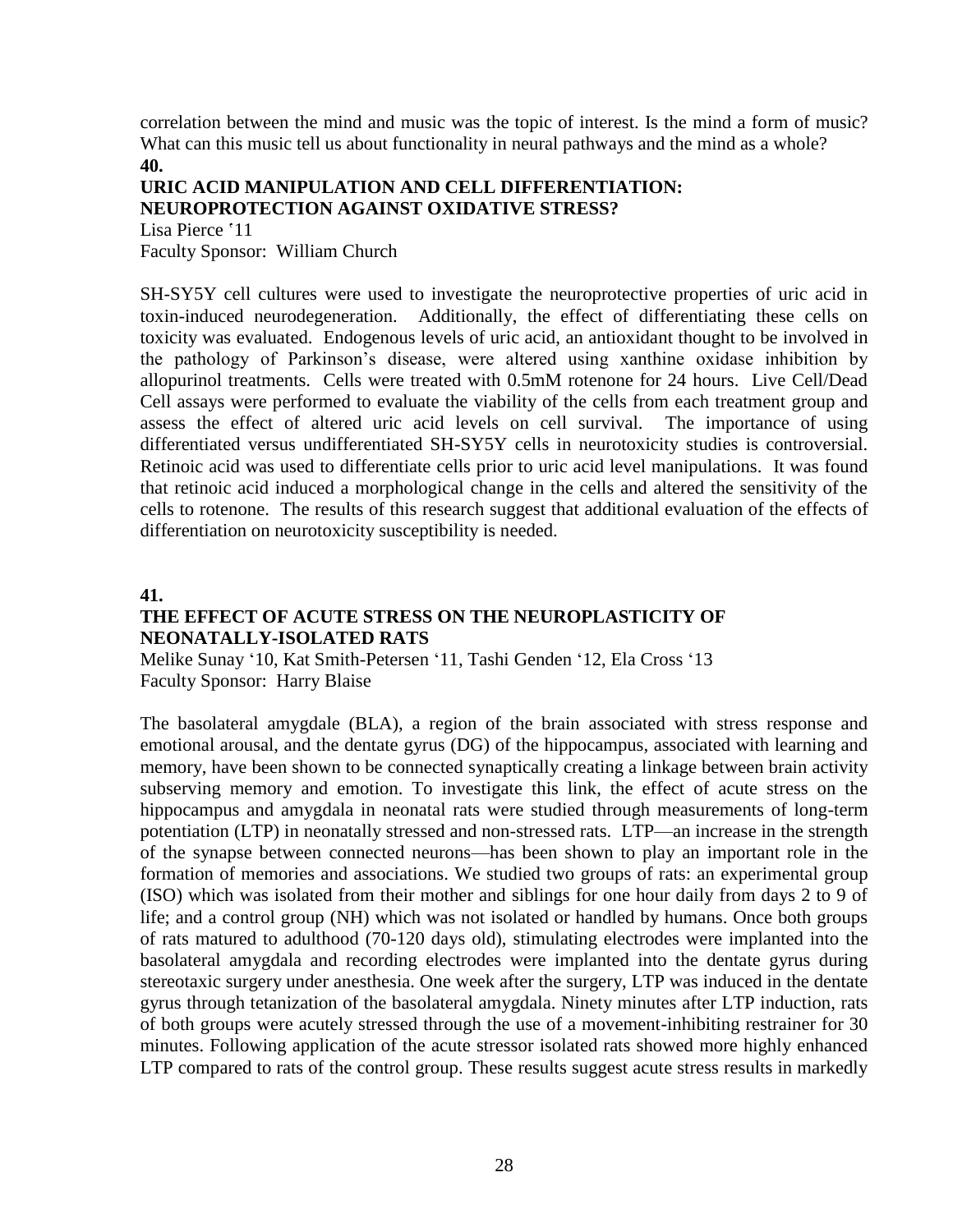altered synaptic response patterns in the brain and appear to confirm stress-induced differences in behavior observed in both animal and human clinical studies.

### **42. DETERMINING THE ONSET AND EFFICACY OF A KETOGENIC DIET AS A HYPOALGESIC AGENT**

Tracey Suter '11 Faculty Sponsor: Susan Masino

A ketogenic diet is a high fat, low carbohydrate therapy commonly used to treat pediatric epilepsy. When fed this type of diet, the body metabolizes ketones as the main source of energy rather than glucose. Based on several hypotheses (including increased central adenosine, fewer free radicals and fewer reactive oxygen species) ketone metabolism would be predicted to reduce pain and inflammation. This prediction was validated in a recent study by Ruskin *et al.* (2009, *PLoS ONE*), where it was shown that maintaining a ketogenic diet for 3-4 weeks reduced pain (hypoalgesia) and peripheral inflammation. The aim of the current research was to determine the time course of the development of hypoalgesia. Young rats were fed either a ketogenic diet or a control diet after weaning (3 weeks old) for varying times (up to 4 weeks) and placed on a warm plate; hypoalgesia is expressed as a significant increase in the time that the animals stand on the warm plate. Behavioral testing of hypoalgesia was paired with measurements of whole blood glucose and ketone levels during the same time period. We found a gradual increase in ketogenic diet-induced hypoalgesia, comparable to its time course in treating epilepsy. These results suggest there may be similar complex metabolic and physiological mechanisms underlying the ketogenic diet's success in reducing pain and treating epilepsy. Supported by NIH, NSF and Trinity College.

### **43.**

### **EFFECTS OF THE KETOGENIC DIET ON SYMPTOMS OF AUTISM IN BTBR+Ttf/J MICE: METHODOLOGY**

Julia Svedova '11 Faculty Sponsors: Susan Masino, David Ruskin

The ketogenic diet (KD) is a restrictive diet high in fats and low in carbohydrates and proteins that significantly reduces frequency of seizures in epilepsy. There is some evidence that the KD may also have positive effects on aspects of behavior, cognition, and autistic behavior. In particular, studies have showed that a long-term treatment of epilepsy with the KD can also cause improvements in behavior and symptoms of autism in children (Pulsifer et al. 2001, Evangeliou et al. 2003). In addition, animal studies demonstrated that the diet may act as an antidepressant and it may be beneficial in suppressing symptoms of Rett syndrome (a type of autism) in rodents (Murphy et al. 2004, Mantis 2009). However, due the limited number of studies, it is not completely understood whether the KD improves behavior and symptoms of autism. Moreover, to our knowledge, there has been no study that would investigate the effects of the diet on autistic behavior in mice. We are proposing a study that would illuminate how a long-term treatment with the KD changes behavior in BTBR T+tf/J model of mice, which imitates symptoms of autism. Using this model and a control group of mice, we will focus on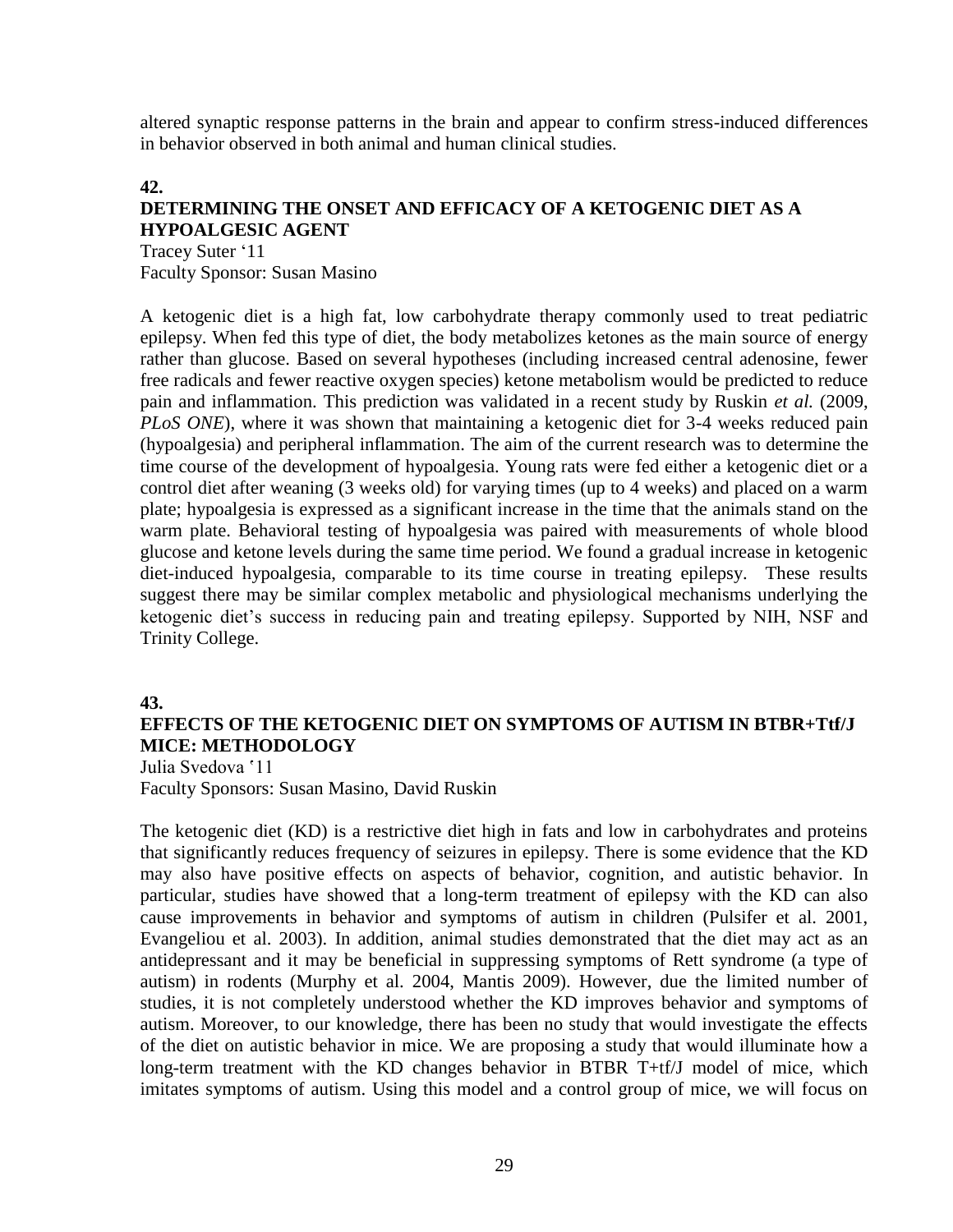three behavioral tasks testing the three major symptoms of autism: communication (the social transmission of food preference test), sociability (three-chambered sociability test), and repetitive behavior (the self-grooming test and the marble burying task).

#### **44.**

### **NOTE INTERVALS IN THE BRAIN**

Amelia Wattenberger '11 Faculty Sponsor: Dan Lloyd

Brain activity has been found to mirror many musical properties -- this study compared the size distribution and directionality of intervals between successive notes in music and between successive levels of brain activity in fMRI data. Brain data was compacted into 20 components, which were then transformed into a musical format and processed in the MIDI toolbox. A comprehensive library of MIDI music was collected from the web and similarly processed. Both the music and the brain data were found to have significantly more large, positive and small, negative intervals. They also both had significantly more relatively small than relatively large intervals. However, the BOLD response measured by fMRI machines has also been found to have these properties. The brain data reinforced the "brain activity is like music" metaphor, but further research is necessary to determine whether the results are simply a property of the hemodynamic response.

# **PSYCHOLOGY**

#### **45.**

### **VISUAL PERCEPTION OF A POINT LIGHT FIGURE BALANCING AN INVERTED PENDULUM**

Shraddha Basnyat '13, Chislon Richardson '13, Austin Tewksbury '13 Faculty Sponsor: William M. Mace

In the early 1970s, Gunnar Johansson discovered that ten to twelve bright spots representing the motion of body joints, called a point light display, could provide compelling visual information of a person walking, running, dancing, or performing a number of activities. Extensive research on haptics has revealed a number of properties of wielded objects, like sticks, that can be detected without vision. We selected a stick-balancing task to see what aspects of a stick could be revealed in the point-light format. This study sought to discover whether an observer could extract sufficient information to estimate the length of a stick balanced by an actor in a pointlight display. An actor was filmed balancing five sticks ranging from 24 to 48 inches in length. JPEG images were created from these videos using iMovie HD; these images were converted to point-light displays using original Java programs. Five websites were created for different random orders of 10 displays per stick (50 total). Observers were each assigned a website and asked to estimate the length of the stick balanced. The observers were informed that the sticks were less than 60 inches in length. The estimates of two out of ten observers showed a systematic estimation of the stick lengths, one of which was in the positive direction. This result showed that the information was in fact there but quite subtle.